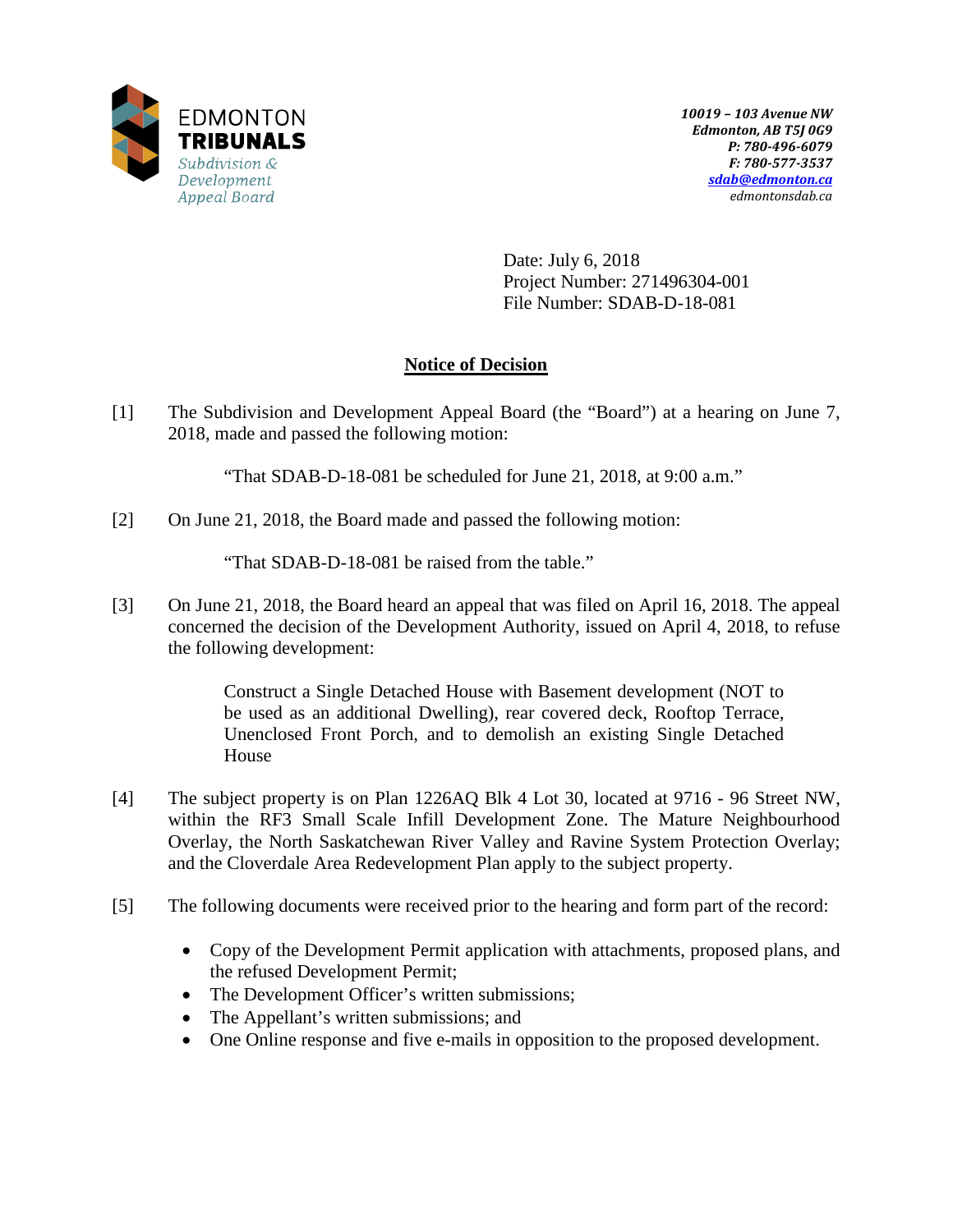## **Preliminary Matters**

- [6] At the outset of the appeal hearing, the Presiding Officer confirmed with the parties in attendance that there was no opposition to the composition of the panel.
- [7] The Presiding Officer outlined how the hearing would be conducted, including the order of appearance of parties, and no opposition was noted.
- [8] The appeal was filed on time, in accordance with Section 686 of the *Municipal Government Act*, RSA 2000, c M-26 (the "*Municipal Government Act*").

### **Summary of Hearing**

- *i) Position of the Appellants, Ms. A. Pinkowicz and Mr. R. Peterson*
- [9] The Appellants were accompanied by Mr. A. Harbinson, their contractor.
- [10] They originally moved into a condo in Cloverdale twelve years ago and have been working at moving back into the neighbourhood for the last three years.
- [11] When they heard that neighbours had issues with the height of their original home design, they worked to come as close as possible to the 8.9 metres maximum Mature Neighbourhood Overlay height requirement.
- [12] After the Development Officer's initial review they revised the rooftop terrace to eliminate privacy issues by adding the required stepbacks and privacy walls. Anyone on the patio cannot look down onto the neighbouring yards.
- [13] While their proposed development could impact the house directly to the north in terms of shading or ability to use solar panels efficiently, a two storey house could be built on the subject site that complies with all the bylaws which would have the same impact. This house directly to the north was built in the 1940s or 1950s and will most likely be replaced with at least a two storey home in the near future.
- [14] The large canopy created by the mature trees in this neighbourhood can have more of an impact on the ability of home owners to install solar than the height of the homes.
- [15] Mr. Harbinson explained the two major revisions which resulted in the overall Height of the development being reduced from 10.31 metres to 9.205 metres and reviewed his calculations.
	- a) The roof trusses have been reduced from 24 ½ inches to 14 1/2 inches.
	- b) The finished floor height has been dropped from 23.26 geodetic to 22.45 geodetic or down 0.81 metres by dropping the footing depth. This lowers the finished floor height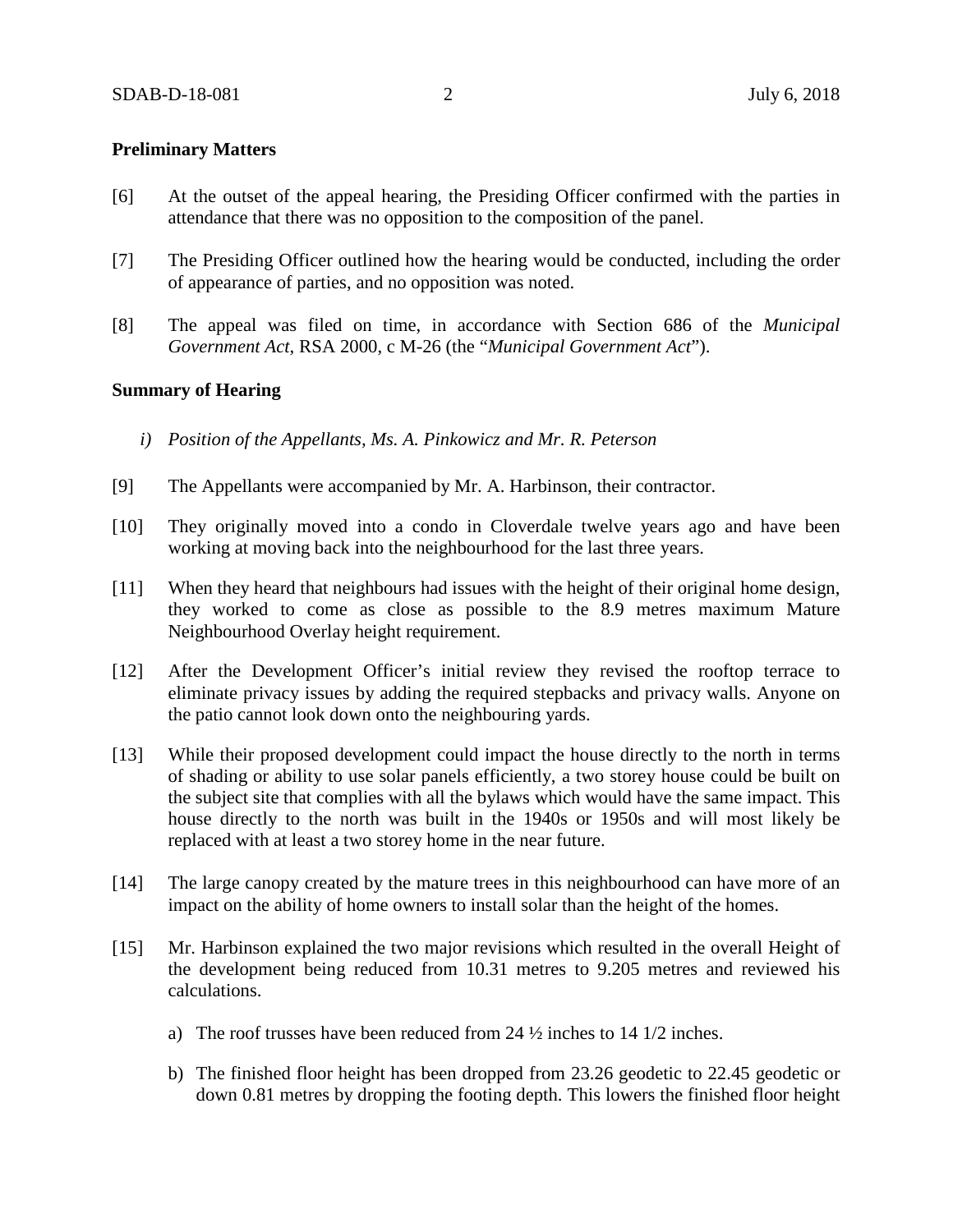in relation to the average geodetic elevation of the lot and also protects the floor joists with concrete:

|                                                           | Original Plans | <b>Revised Plans</b> |
|-----------------------------------------------------------|----------------|----------------------|
| Finished floor height<br>above average geodetic elevation | 1.1 metres     | $0.29$ metres        |
| Plus height of structure<br>from finished floor           | 9.21 metres    | 8.915 metres         |
| <b>Overall Building Height:</b>                           | 10.31 metres   | 9.205 metres         |

- [16] The proposed revisions have not been reviewed by the Development Officer; however, since the overall height is still above the permitted height they would still end up appearing before this Board as the Development Officer has no jurisdiction to vary height. The revised plans would still be reviewed when the building permit is applied for to ensure compliance with the new truss design.
- [17] Ms. Pinkowicz reviewed the photographs contained in her written submission which depicted similar homes located within the 60 metre notification radius as well as others in the nearby vicinity. The home at 9729 – 96A Street came before this Board in October, 2017, and a final height of 9.3 metres was approved.
- [18] They have had general conversation with neighbours regarding their proposed development.
- [19] They want to be part of the community and are not asking for something others do not have. They are now very close in height to other developments that have been approved in the area.
	- *ii) Position of Affected Property Owner in Opposition to the Development.*
- [20] Mr. R. Kontz resides three streets away from the proposed development but is outside the 60 metre notification area. He is the president of the Cloverdale Community League but is not here in that capacity today.
- [21] He believes he is an affected party and his major concern about any Cloverdale development is that the allowable height is gradually being increased. His own home is a two storey built in 1997 and is gradually becoming one of the smaller homes in the area.
- [22] Granting exceptions for height creates more of a barrier for adopting solar; future developments should not impede the possibility for property owners to take advantage of solar. Keeping within the Mature Neighbourhood Overlay restrictions limits potential negative impact.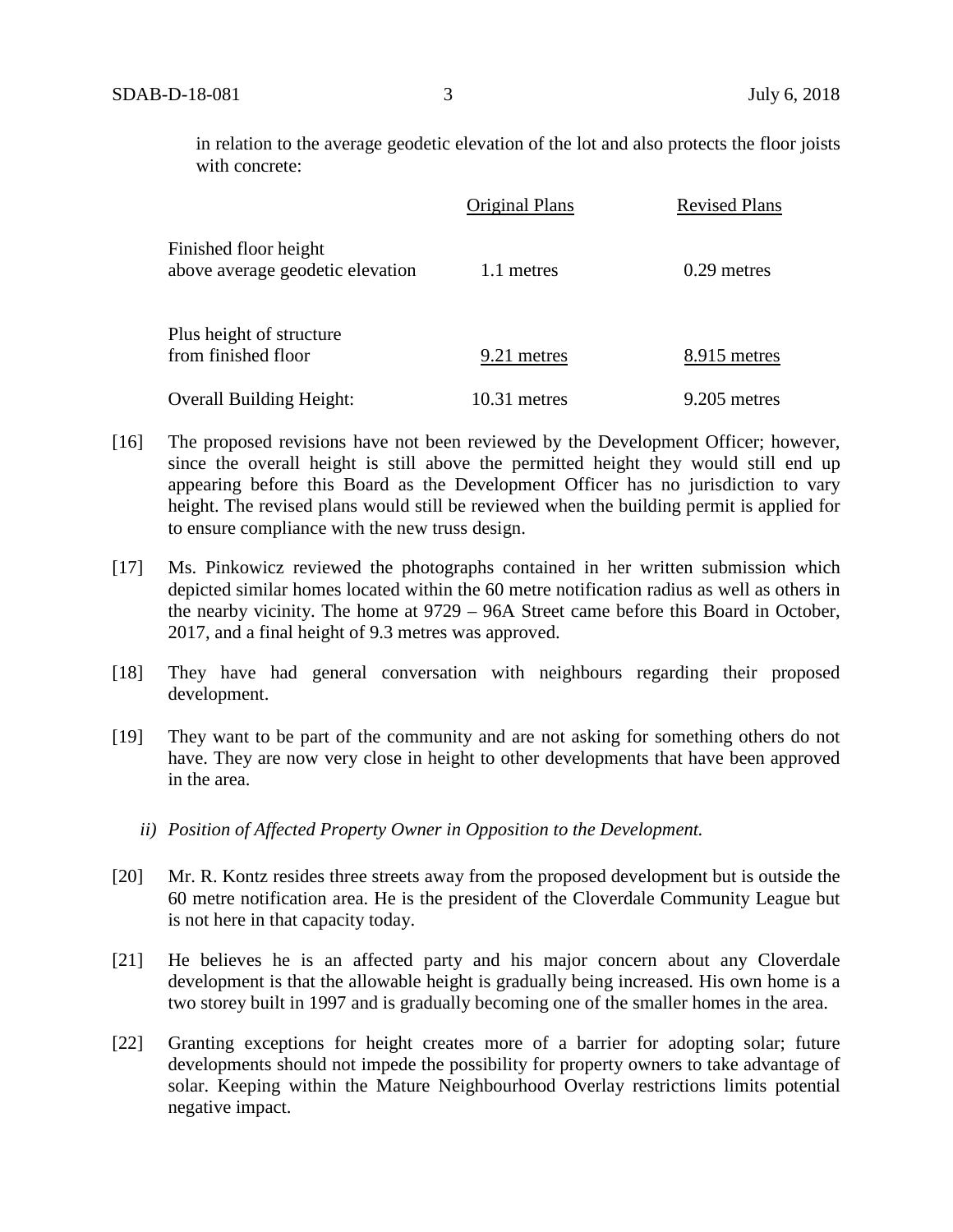- [23] Developments should respect the character of the neighbourhood. He clarified that when he referred to "character", he was not particularly talking about the design of the home but more the feel of the neighbourhood which is small, compact and isolated from other parts of the City. It has a great tree canopy, is a walkable community and people get to know one another well. People value being outside and value their back yard experience.
- [24] He is also concerned about privacy issues although could not comment explicitly as to how he would be affected.
- [25] He had gone to the City prior to this hearing to look at the original plans the Development Officer was not aware of any revised plans.
	- *iii) Position of the Development Officer, Mr. J. Xie.*
- [26] The Development Authority was not in attendance and the Board relied on Mr. Xie's written submission.
	- *iv) Rebuttal of the Appellant*
- [27] The Appellants believe that they have addressed any privacy concerns by making revisions to the patio design. These revisions were included in the final package that the Development Officer reviewed.
- [28] Their proposed height of 9.2 metres does not set a precedent in the neighbourhood because a similar development has already been approved at a height of 9.3 metres.

### **Decision**

- [29] The appeal is ALLOWED and the decision of the Development Authority is REVOKED. The development is GRANTED as applied for to the Development Authority, subject to the following CONDITIONS:
	- 1. WITHIN 14 DAYS OF APPROVAL, prior to any demolition or construction activity, the applicant must post on-site a development permit notification sign (Section 20)
	- 2. The development shall be constructed in accordance with the stamped and approved revised plans submitted and reviewed by the Board on June 21, 2018.
	- 3. Frosted or translucent glass treatment shall be used on windows as required on the left and right elevations to minimize overlook into adjacent properties as per the submitted revised plans (Reference Section 814.3.8).
	- 4. For the Single Detached House, ONE DECIDUOUS TREE, ONE CONIFEROUS TREE, and FOUR SHRUBS SHALL BE PROVIDED. Required trees and shrubs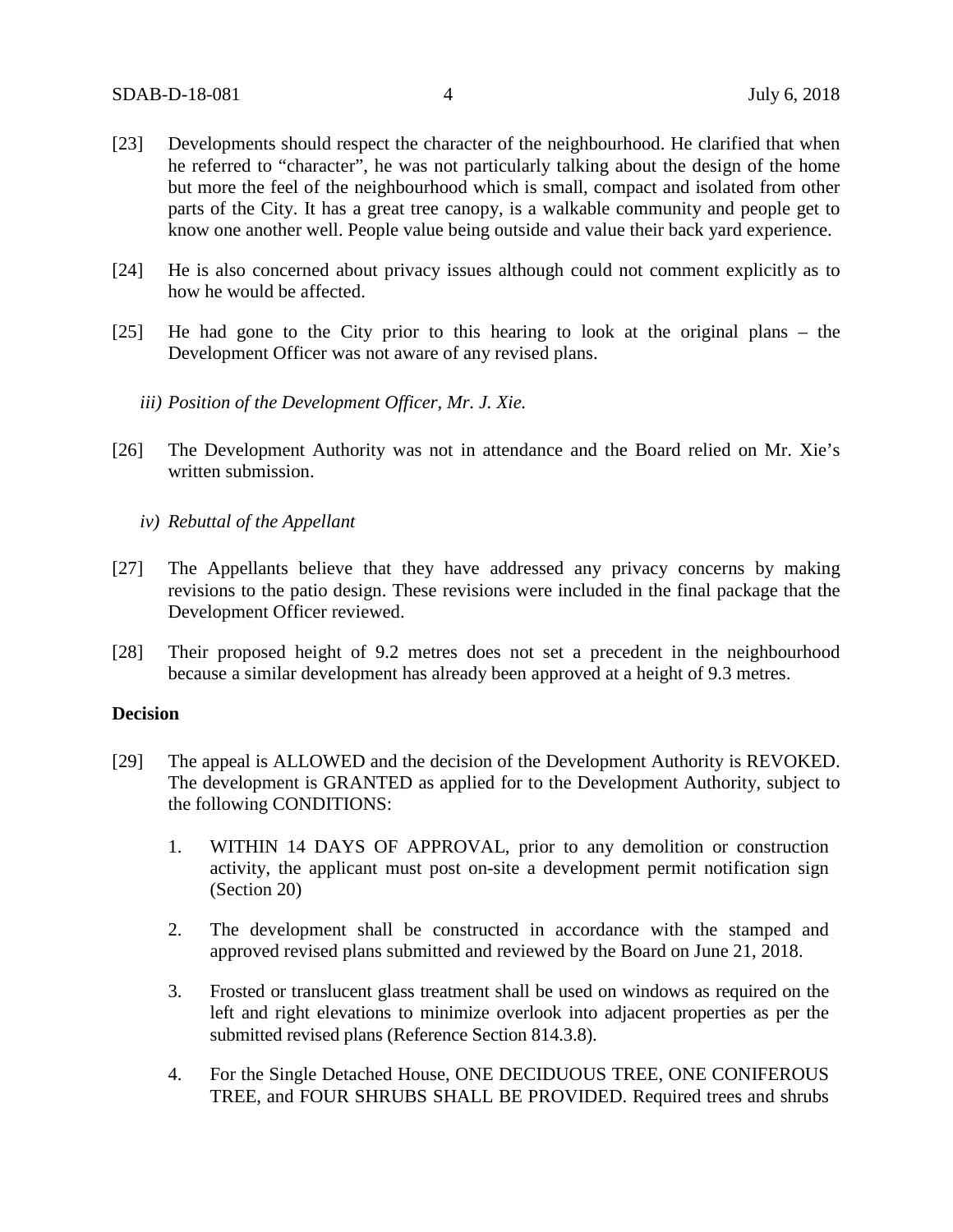may be provided either through the planting of new trees and shrubs, or the preservation of existing trees and shrubs in accordance with Section 55.6.

- 5. Existing vegetation should be preserved and protected unless removal is demonstrated to be necessary or desirable to efficiently accommodate the proposed development. If vegetation is removed during construction, it shall be replaced. (Reference Sections 55.6 and 140.4.18)
- 6. Landscaping shall soften edges and transitions between the street and the structure and reinforce the established Landscaping context in the area. (Reference Section 140.4.18)
- 7. All yards, visible from a public roadway other than a lane, shall be seeded or sodded within eighteen (18) consecutive months of the issuance of an Occupancy Certificate for the development. Alternative forms of landscaping may be substituted for seeding or sodding. (Reference Section 55.2)
- 8. Landscaping shall be provided on a Site within 18 months of the occupancy of the development. (Reference Section 55.2)
- 9. Trees and shrubs shall be maintained on a Site for a minimum of 42 months after the occupancy of the development. (Reference Section 55.2)
- 10. The area hard surfaced for a Driveway shall comply with Section 54.6 of the *Edmonton Zoning Bylaw 12800*.
- 11. Except for the hard surfacing of Driveways and/or Parking Areas approved on the site plan for this application, the remainder of the site shall be landscaped in accordance with the regulations set out in Section 55 of *the Edmonton Zoning Bylaw 12800*.

Advisements:

- 1. Lot grades must match the *Edmonton Drainage Bylaw 16200* and/or comply with the Engineered approved lot grading plans for the area. Contact Lot Grading at 780-496-5576 or [lot.grading@edmonton.ca](mailto:lot.grading@edmonton.ca) for lot grading inspection inquiries.
- 2. Any future deck development greater than 0.6 metres (2 feet) in height will require development and building permit approvals. Any future deck enclosure or cover requires a separate development and building permit approval.
- 3. Any future basement development may require development and building permit approvals.
- 4. Dwelling means a self-contained unit comprised of one or more rooms accommodating sitting, sleeping, sanitary facilities, and a principal kitchen for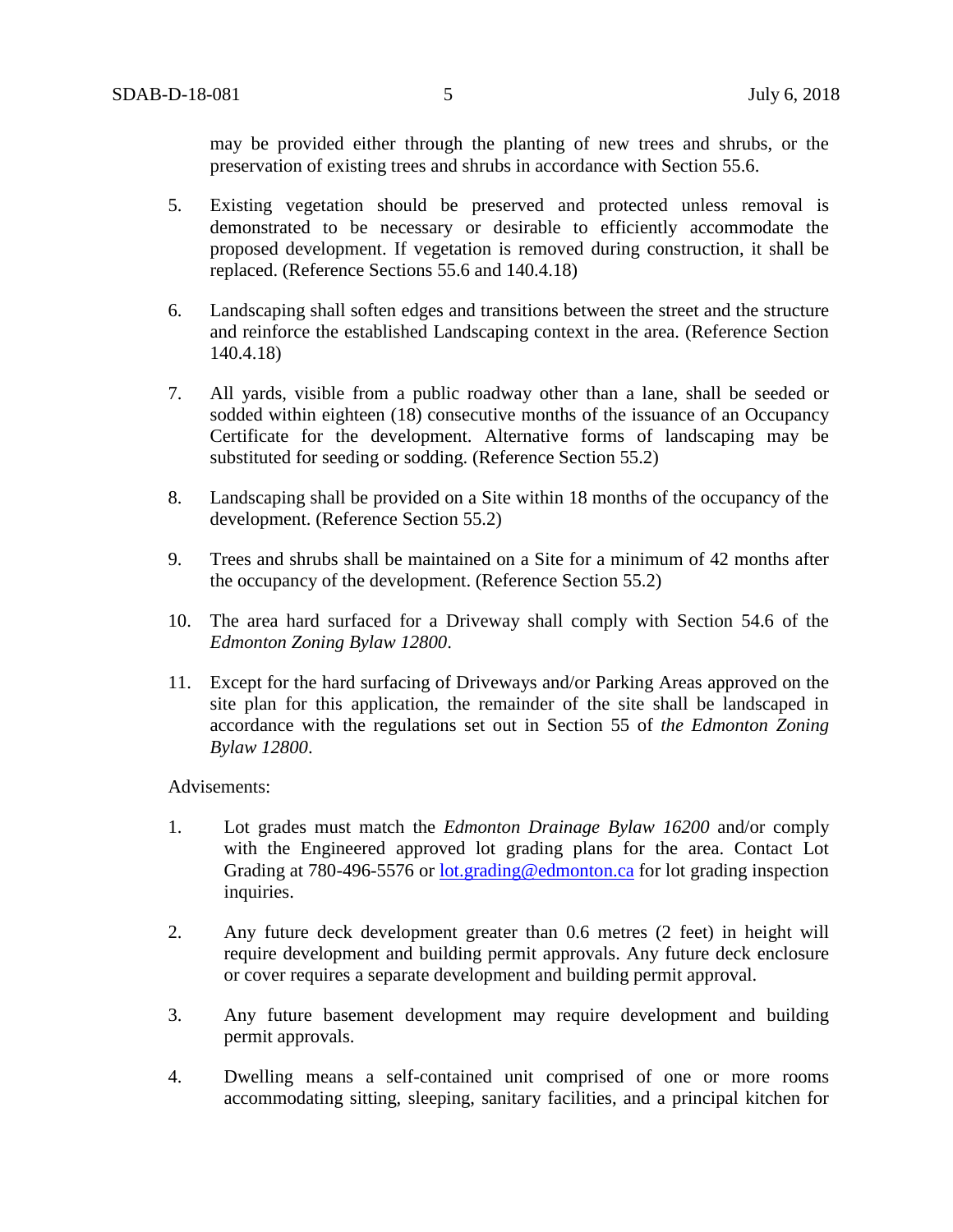food preparation, cooking, and serving. A Dwelling is used permanently or semi-permanently as a residence for a single Household. (Reference Section 6.1)

- 5. Household means: one or more persons related by blood, adoption, foster care, marriage relationship; or a maximum of three unrelated persons; all living together as a single social and economic housekeeping group and using cooking facilities shared in common. For the purposes of this definition, two people living together in an adult interdependence relationship shall be deemed to be in a marriage relationship and each of the relatives of the parties to an adult interdependence relationship shall be considered to be related to the partners and to the other relatives thereof. One domestic worker or one boarder may be deemed the equivalent of a blood relative. (Reference Section 6.1)
- 6. A Building Permit is required for any construction or change in use of a building. Please contact the 311 Call Centre for further information.
- [30] In granting the development, the following variance to the *Edmonton Zoning Bylaw* is allowed:
	- 1. The maximum allowable building Height of 8.9 metres (to the midpoint of parapet) as per Section 814.3(5) is varied to allow an excess of 0.2 metres (as per the revised plot plan and drawings), thereby increasing the maximum allowed Height to 9.1 metres (in the event of any discrepancies, the stamped plans shall prevail).

NOTE: The maximum allowable building Height (to the top of parapet) as per Section 52(1)(b) is 9.3 metres. As per the revised plot plans and drawings, the Height to the top of the parapet is 9.2 meters, therefore complies and no variance is required. In the event of any discrepancies, the stamped plans shall prevail.

### **Reasons for Decision**

- [31] Single Detached Housing is a Permitted Use in the RF3 Small Scale Infill Development Zone.
- [32] The Board was presented with a revised plot plan and drawings, which included changes to the proposed finished floor level and roof truss system. This resulted in a reduction in the Height of the structure from the finished floor and a reduction in the finished floor from the average geodetic elevation of the lot. More importantly, it negated the variance required for the house to the top of the parapet and significantly reduced the variance required for the house to the midpoint of the parapet. Pursuant to Section 687(3)(c) of the *Municipal Government Act*, the Board may confirm, revoke or vary the order, decision or development permit or any condition attached to any of them or make or substitute an order, decision or permit of its own.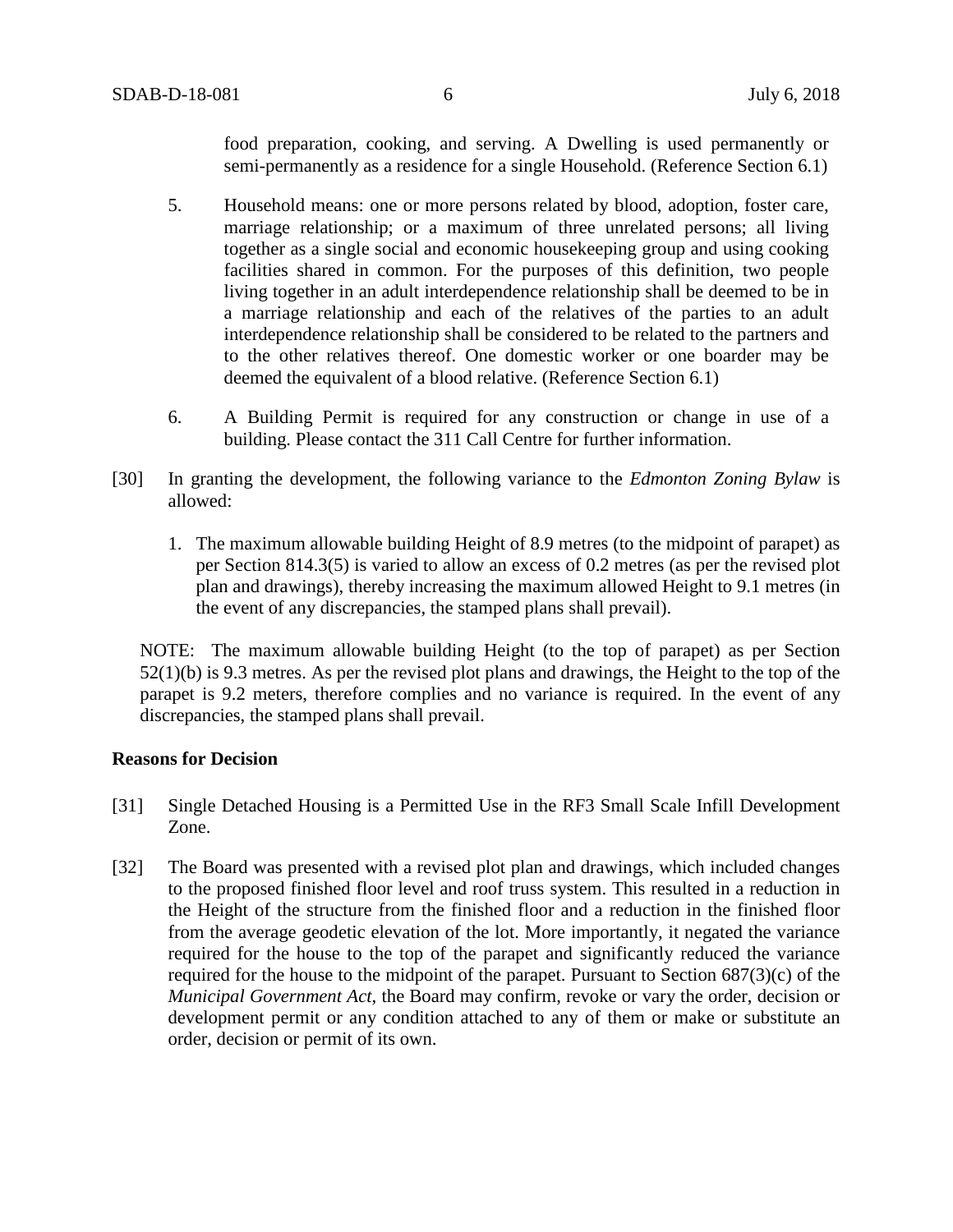- [33] The over-Height portion of this development is approximately 5.9 metres in width, is centrally located and does not cover the entire second floor. It is stepped back significantly from both the front and rear exterior walls of the floors below, which minimizes the visual impact from the street and the lane.
- [34] The Board notes that the proposed development meets all other *Edmonton Zoning Bylaw* regulations, including Setback and Site Coverage regulations.
- [35] Upon a review of the photographic evidence provided, the Board finds that the Height of the proposed development is characteristic with surrounding properties.
- [36] The Board finds the community consultation provisions pursuant to Section 814.5 have been complied with. The Development Officer solicited feedback on the original plans, which included variances required on excess in maximum allowable Height. The Appellants reduced the Height variances in a response to address neighbours' concerns, which now should be partially mitigated, with the significant reduction in one Height variance and complete deletion of the other Height variance.
- [37] The Board was presented with various letters and e-mails of opposition and acknowledges the neighbours' concerns with respect to privacy. However, the Development Officer did not indicate any variances were required for the Rooftop Terrace (subsequently acknowledged as a balcony by the Development Officer in his written submission) nor cite any shadowing or privacy concerns. Further, the Rooftop Terrace (balcony) is stepped back significantly to prevent any perceived privacy intrusions. The Board was not presented with any sun-shadow studies that the portion of the proposed development that is over-Height would create excessive shade or prevent the use of alternative energy generation.
- [38] The Board finds that the proposed development, as revised, will not unduly interfere with the amenities of the neighbourhood nor materially interfere with or affect the use, enjoyment or value of neighbouring parcels of land.

Mr. V. Laberge, Presiding Officer Subdivision and Development Appeal Board

Board Members in Attendance: Ms. P. Jones; Ms. L. Gibson; Ms. M. McCallum; Ms. E. Solez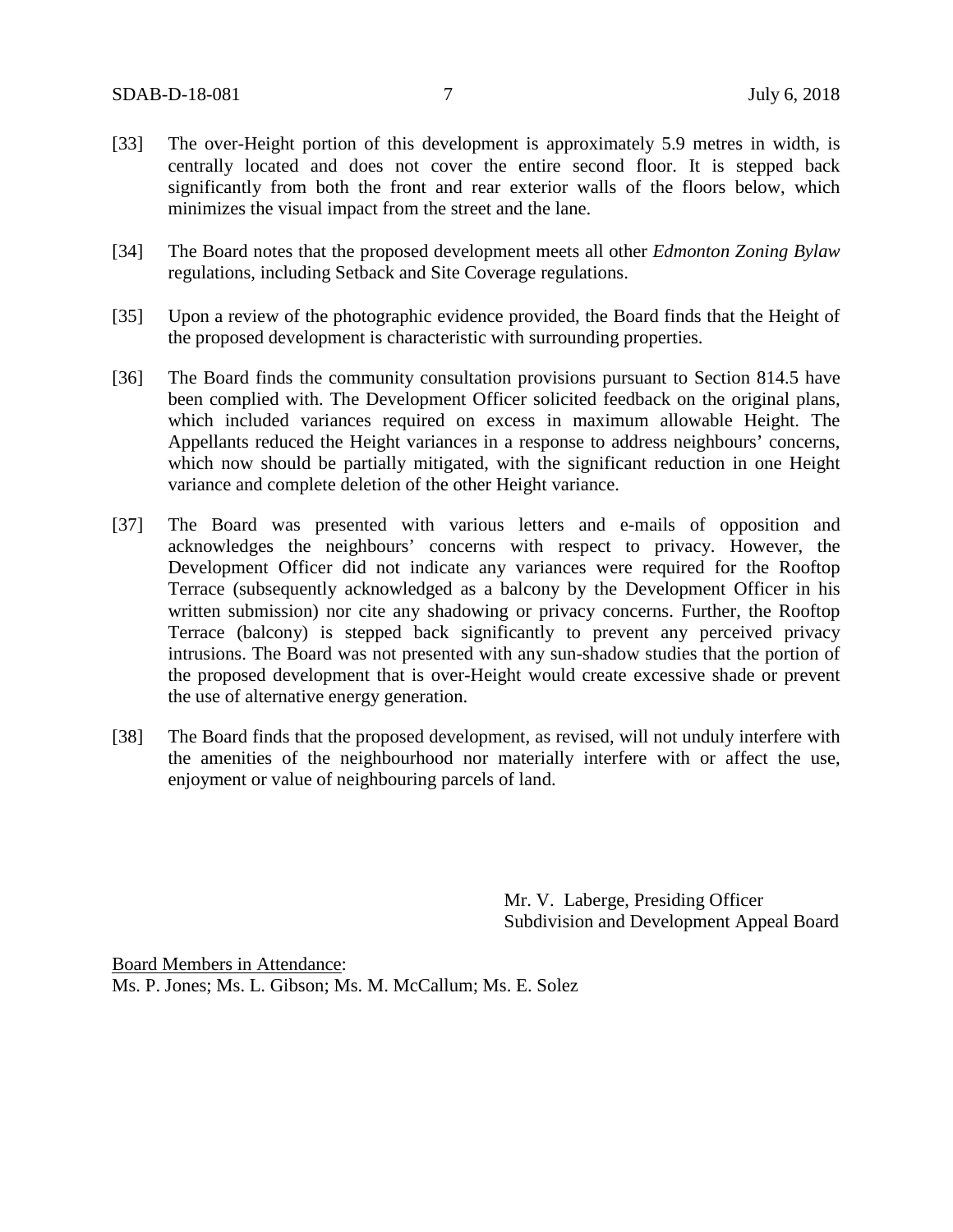# **Important Information for the Applicant/Appellant**

- 1. This is not a Building Permit. A Building Permit must be obtained separately from Development & Zoning Services, located on the 2nd Floor, Edmonton Tower, 10111 – 104 Avenue NW, Edmonton, AB T5J 0J4.
- 2. Obtaining a Development Permit does not relieve you from complying with:
	- a) the requirements of the *Edmonton Zoning Bylaw*, insofar as those requirements have not been relaxed or varied by a decision of the Subdivision and Development Appeal Board,
	- b) the requirements of the *Alberta Safety Codes Act*,
	- c) the *Alberta Regulation 204/207 – Safety Codes Act – Permit Regulation*,
	- d) the requirements of any other appropriate federal, provincial or municipal legislation,
	- e) the conditions of any caveat, covenant, easement or other instrument affecting a building or land.
- 3. When an application for a Development Permit has been approved by the Subdivision and Development Appeal Board, it shall not be valid unless and until any conditions of approval, save those of a continuing nature, have been fulfilled.
- 4. A Development Permit will expire in accordance to the provisions of Section 22 of the *Edmonton Zoning Bylaw, Bylaw 12800*, as amended.
- 5. This decision may be appealed to the Alberta Court of Appeal on a question of law or jurisdiction under Section 688 of the *Municipal Government Act*, RSA 2000, c M-26. If the Subdivision and Development Appeal Board is served with notice of an application for leave to appeal its decision, such notice shall operate to suspend the Development Permit.
- 6. When a decision on a Development Permit application has been rendered by Development & Zoning Services, the enforcement of that decision is carried out by the Sustainable Development Department, located on the 2nd Floor, Edmonton Tower, 10111 – 104 Avenue NW, Edmonton, AB T5J 0J4.

*NOTE: The City of Edmonton does not conduct independent environmental checks of land within the City. If you are concerned about the stability of this property for any purpose, you should conduct your own tests and reviews. The City of Edmonton, when issuing a development permit, makes no representations and offers no warranties as to the suitability of the property for any purpose or as to the presence or absence of any environmental contaminants on the property.*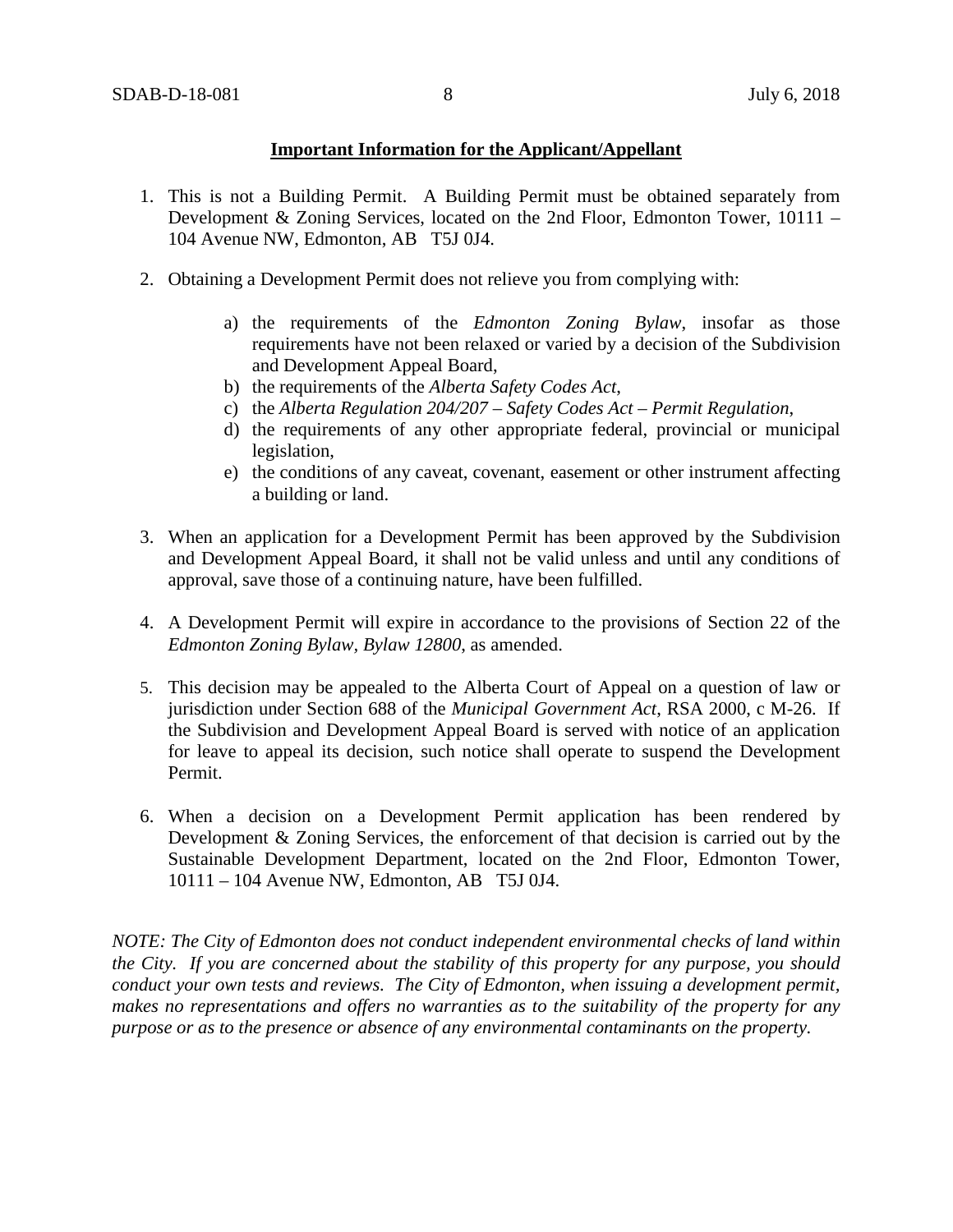

Date: July 6, 2018 Project Number: 252204092-001 File Number: SDAB-D-18-090

# **Notice of Decision**

[1] On June 21, 2018, the Subdivision and Development Appeal Board (the "Board") heard an appeal that was filed on May 18, 2018. The appeal concerned the decision of the Development Authority, issued on April 12, 2018, to refuse the following development:

> To construct a Single Detached House with two balconies, Secondary Suite in the Basement, and Unenclosed Front Porch

- [2] The subject property is on Plan I23A Blk 164 Lot 24, located at 11031 86 Avenue NW, within the RF6 Medium Density Multiple Family Zone. The Medium Scale Residential Infill Overlay and the Garneau Area Redevelopment Plan apply to the subject property.
- [3] The following documents were received prior to the hearing and form part of the record:
	- Copy of the Development Permit application with attachments, proposed plans, and the refused Development Permit;
	- The Development Officer's written submissions; and
	- The Appellant's photo submissions.
- [4] The following exhibits were presented during the hearing and form part of the record:
	- Exhibit  $A Appellants$  Photo submission
	- Exhibit B Garneau Community League Letter and Letter from Mr. Payne

# **Preliminary Matters**

- [5] At the outset of the appeal hearing, the Presiding Officer confirmed with the parties in attendance that there was no opposition to the composition of the panel.
- [6] The Presiding Officer outlined how the hearing would be conducted, including the order of appearance of parties, and no opposition was noted.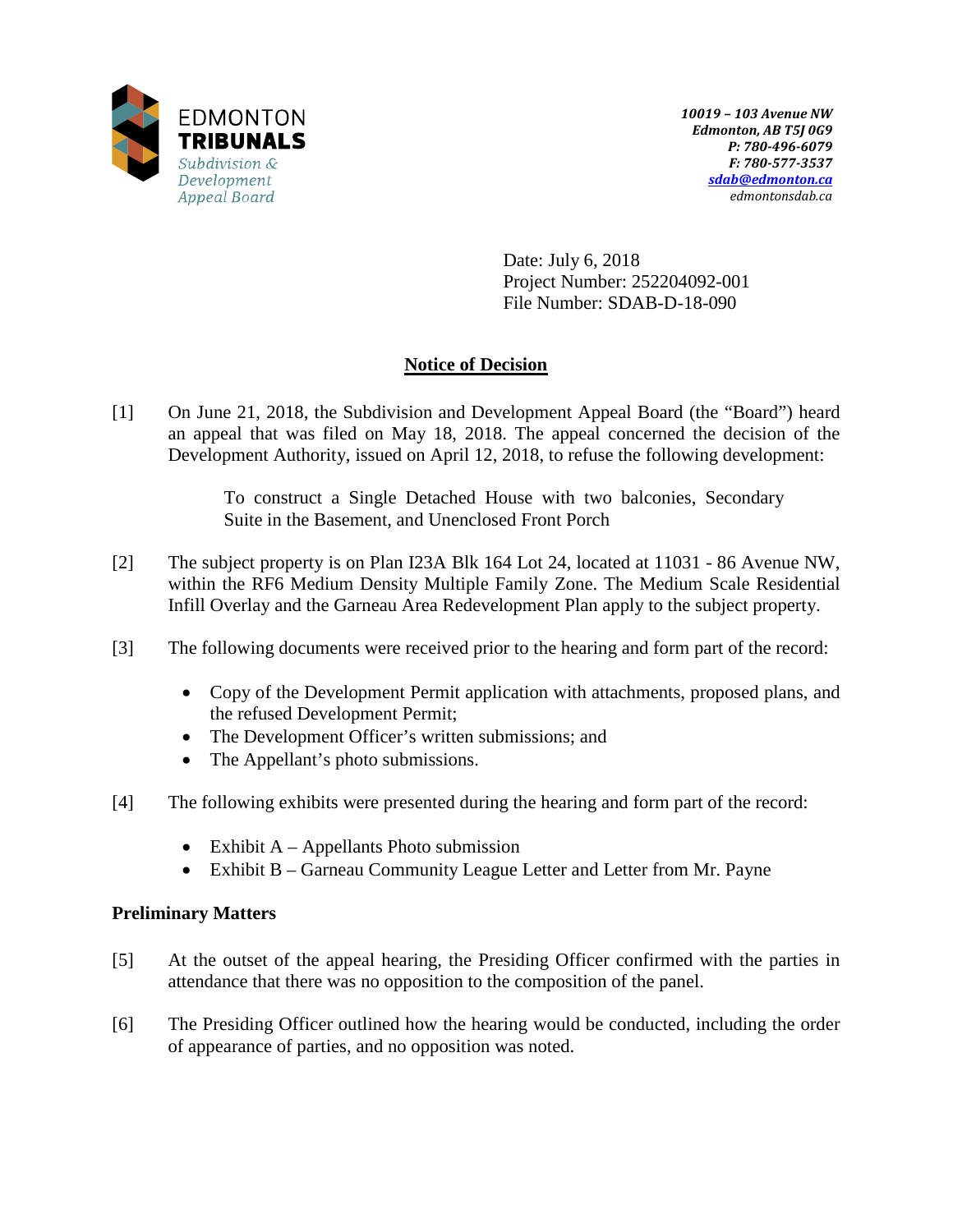[7] The appeal was filed on time, in accordance with Section 686 of the *Municipal Government Act*, RSA 2000, c M-26 (the "*Municipal Government Act*").

#### **Summary of Hearing**

- *i) Position of the Appellants, Ms. B. Sihota and Mr. M. Aujla*
- [8] Mr. J. Murphy of Ogilvie Law appeared to represent Ms. Sihota and Mr. Aujla, the property owners.
- [9] His clients had received an approved Development Permit for a single family dwelling with a basement suite and their submitted plans had been stamped as "Approved" by the Development Officer. Based on this approval, they proceeded to demolish the existing house and purchased all of the trusses and windows.
- [10] At the Building Permit stage, it was noticed that the Development Officer had made an error in the height calculation and the proposed development was 2 feet 6 inches too high. They have had discussions with the Development Officer and he is of the view that granting the necessary variance to allow the project to proceed will not unduly interfere with the amenities of the neighbourhood nor materially interfere with or affect the use, enjoyment or value of neighbouring parcels of land.
- [11] Mr. Murphy displayed a number of photographs (marked Exhibit A) which show different views of the subject property as well as the properties in the immediate vicinity. The immediately surrounding properties are a mixture of older and newer apartments, older single family homes nearing the end of their lifespan as well as a high rise apartment. One of the photos is of the sign posted by the City of Edmonton indicating that the development has been approved.
- [12] These photographs clearly show that what is proposed is not out of scale with existing developments in the neighbourhood.
- [13] The Appellants have no issues with any of the proposed conditions of the Development Authority should this permit be approved.
	- *ii) Position of the Development Officer, Mr. J. Xie*
- [14] Mr. Xie was accompanied by Mr. M. Gunther of Law Branch.
- [15] The Development Officer who initially reviewed the application is no longer with the City and Mr. Xie is now handling this file. A very substantial error was made with respect to the height calculation and subsequent approval of the initial application. This error was noticed at the building permit stage.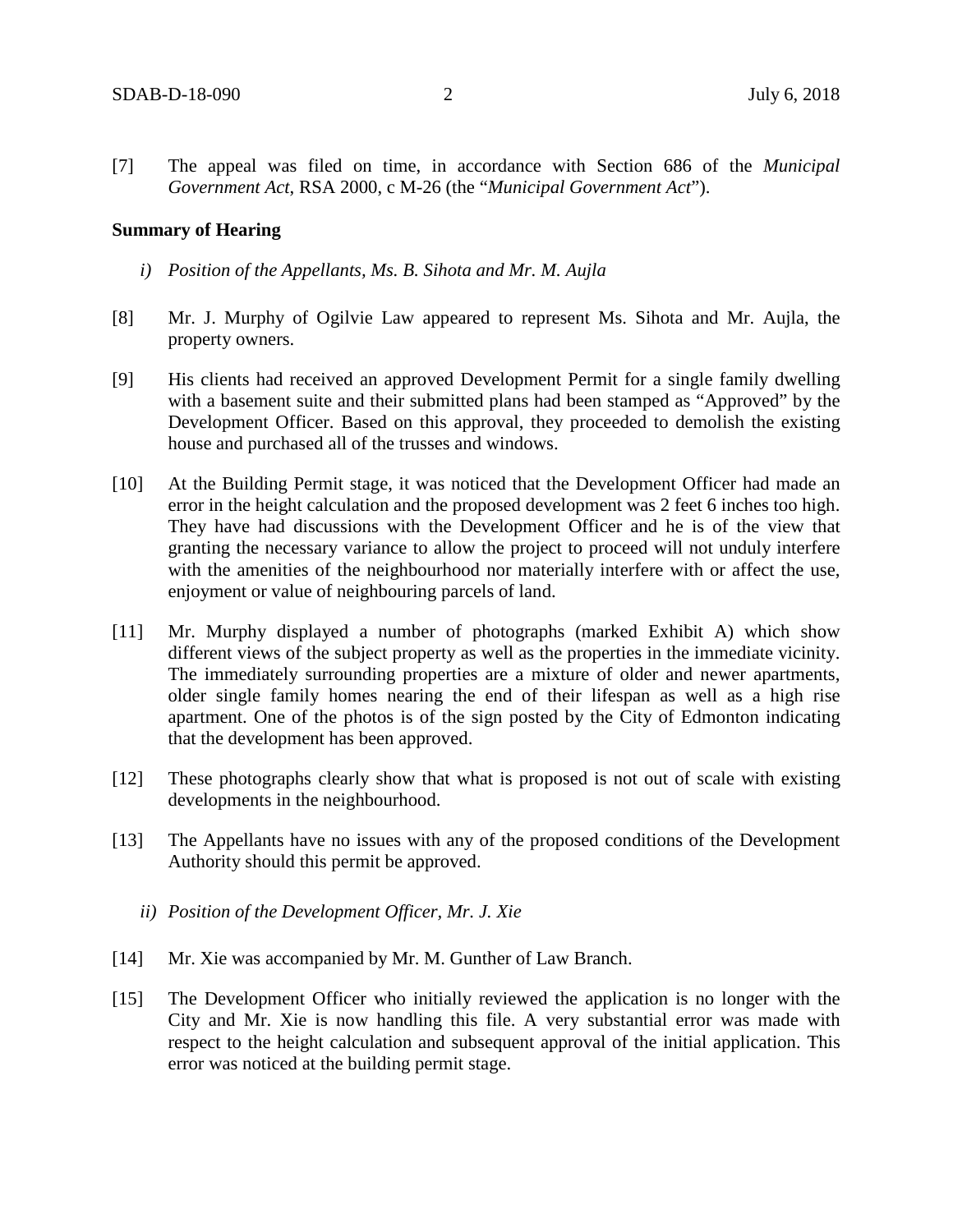- [16] A Development Officer does not have the jurisdiction to vary Height; therefore the original approved permit was revoked and the refused permit before us today was issued.
- [17] Mr. Xie has examined the circumstances and has determined that the requested variance is minor and does not create undue hardship or interfere with the amenities of the surrounding area. The Development Authority does not take opposition to the proposal before us today.
- [18] The Development Officer has conducted community consultation and received two responses from property owners. One was from the owner of 11023 – 86 Avenue who supports the proposed development. An additional response was received but that property owner did not want his response or name made public. The Garneau Community League also submitted a letter which advised that the development should not be granted as the Development Officer does not have authority to vary Height. No one has appeared to represent the Community League at today's hearing.
- [19] They provided the following responses to questions from the Board:
	- a) Conditions 13, 14 and 15 are standard conditions that are always included for secondary suites or basement developments. They serve to make it abundantly clear as to what is being approved – this development cannot be turned into a group home or additional suites cannot be added.
	- b) A development that is substantially higher could be applied for and approved on this site.
	- c) The Development Officer acknowledged that there are a number of wet bars included on the drawings but these are not considered to be kitchen facilities.
	- *v) Rebuttal of the Appellant*
- [20] Mr. Murphy believes that the letter from the Garneau Community League does not express a comment on the actual development. It simply states that the Development Officer does not have the ability to approve a height variance.
- [21] He provided copies of the Garneau Community League letter as well as the e-mail of support from Mr. F. Payne which was referred to in the Appellant's presentation. (marked Exhibit B).
- [22] The extra wet bars are included at this stage of the development for future planning purposes. You cannot get a plumbing permit unless it is approved at the development stage. Mr. Murphy has made it clear to his clients that a new application would have to be made for any conversion of the approved single family home to another type of dwelling. Also if something is built that is not approved, it would not be covered by insurance.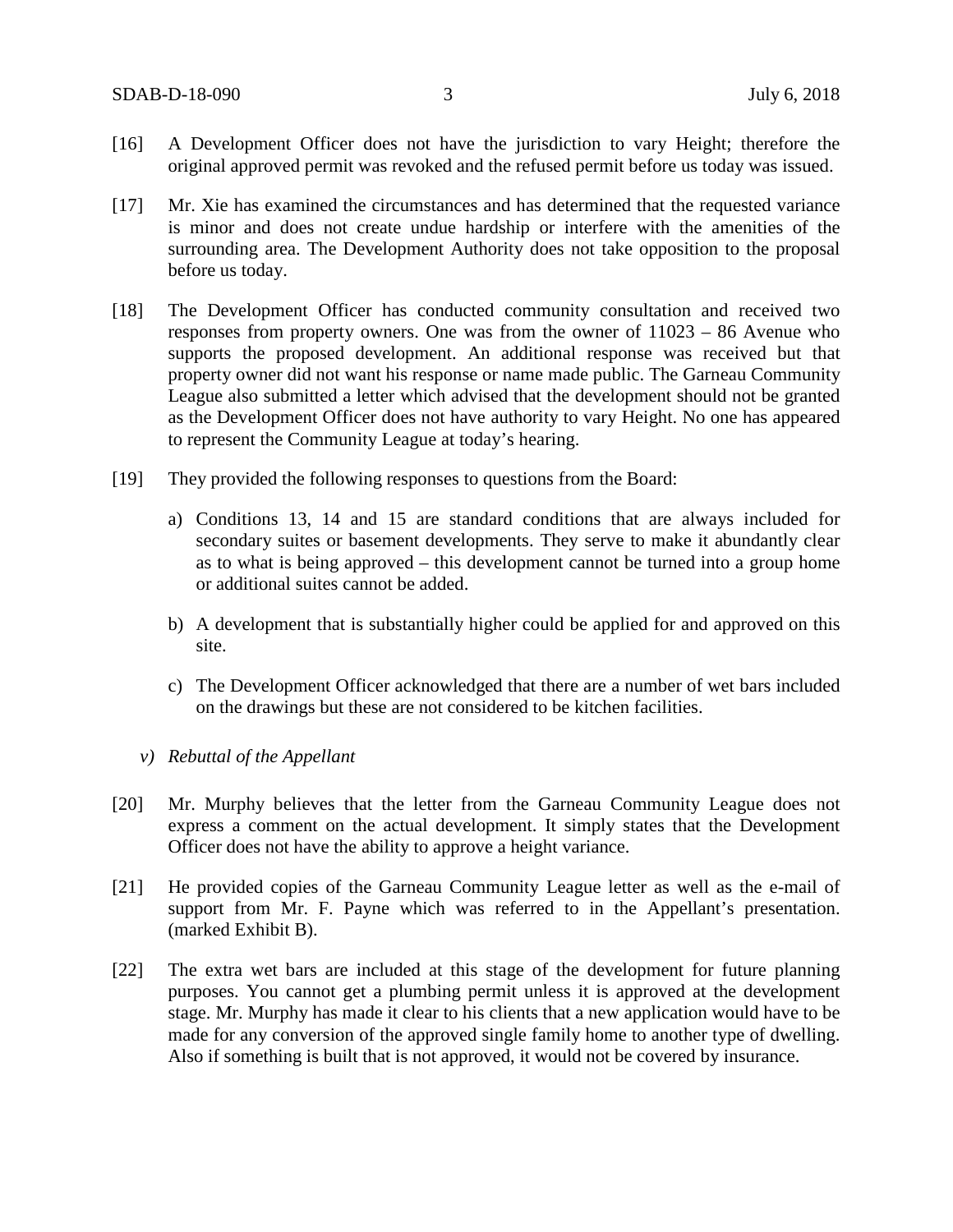### **Decision**

- [23] The appeal is ALLOWED and the decision of the Development Authority is REVOKED. The development is GRANTED as applied for to the Development Authority, subject to the following CONDITIONS:
	- 1. The development shall be constructed in accordance with the stamped and approved drawings.
	- 2. Privacy Screening shall be provided on the balconies to prevent visual intrusion into Abutting properties (Section 814.3.9)
	- 3. For the Single Detached House, TWO DECIDUOUS TREES, ONE CONIFEROUS TREE, and SIX SHRUBS SHALL BE PROVIDED. Required trees and shrubs may be provided either through the planting of new trees and shrubs, or the preservation of existing shrubs in accordance with Section 55.6.
	- 4. Existing vegetation should be preserved and protected unless removal is demonstrated to be necessary or desirable to efficiently accommodate the proposed development. (Reference Section 55.6)
	- 5. All yards, visible from a public roadway other than a lane, shall be seeded or sodded within eighteen (18) consecutive months of the issuance of an Occupancy Certificate for the development. Alternative forms of landscaping may be substituted for seeding or sodding. (Reference Section 55.2)
	- 6. Landscaping shall be provided on a Site within 18 months of the occupancy of the development. (Reference Section 55.2)
	- 7. Trees and shrubs shall be maintained on a Site for a minimum of 42 months after the occupancy of the development. (Reference Section 55.2)
	- 8. The area hard surfaced for a Driveway shall comply with Section 54.6 of the *Edmonton Zoning Bylaw 12800*.
	- 9. Except for the hard surfacing of Driveways and/or Parking Areas approved on the site plan for this application, the remainder of the site shall be landscaped in accordance with the regulations set out in Section 55 of the *Edmonton Zoning Bylaw 12800.*
	- 10. For the Secondary Suite, 1 parking space in addition to the parking requirements for primary Dwelling. (Reference Section 54.2 Schedule 1)
	- 11. All required parking shall be clearly demarcated, have adequate storm water drainage and storage facilities, and be Hardsurfaced. (Reference Section  $54.6(1)(a)(i)$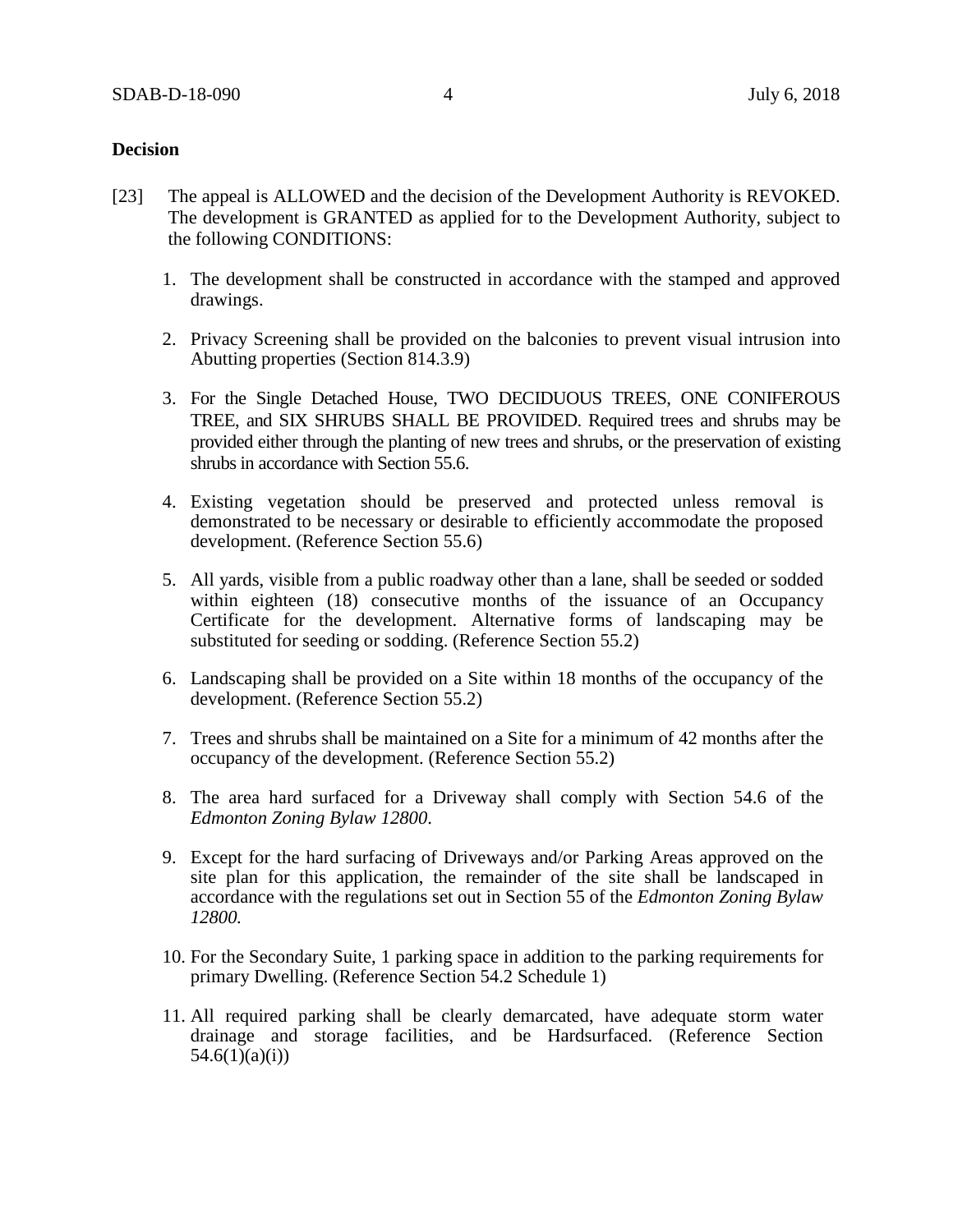- 12. A Secondary Suite shall be developed in such a manner that the exterior of the principal building containing the Secondary Suite shall appear as a single Dwelling. (Reference Section 86.4)
- 13. Only one of a Secondary Suite or a Garden Suite may be developed in conjunction with a principal Dwelling. (Reference Section 86)
- 14. A Secondary Suite shall not be developed within the same principal Dwelling containing a Group Home or Limited Group Home, or a Major Home Based Business, unless the Secondary Suite is an integral part of a Bed and Breakfast Operation in the case of a Major Home Based Business. (Reference Section 86)
- 15. Notwithstanding the definition of Household within this Bylaw, the number of unrelated persons occupying a Secondary Suite shall not exceed three. (Reference Section 86)
- 16. The Secondary Suite shall not be subject to separation from the principal Dwelling through a condominium conversion or subdivision. (Reference Section 86)
- 17. Locked separation that restricts the nonconsensual movement of persons between each Dwelling unit shall be installed.
- 18. Secondary Suites shall not be included in the calculation of densities in this Bylaw. (Reference Section 86.9)

### ADVISEMENTS:

- i. Lot grades must match the *Edmonton Drainage Bylaw 16200* and/or comply with the Engineered approved lot grading plans for the area. Contact Lot Grading at 780-496- 5576 or [lot.grading@edmonton.ca](mailto:lot.grading@edmonton.ca) for lot grading inspection inquiries.
- ii. Any future deck development greater than 0.6 metres (2 feet) in height will require development and building permit approvals.
- iii. Any future deck enclosure or cover requires a separate development and building permit approval.
- iv. Any future basement development may require development and building permit approvals.
- v. Dwelling means a self contained unit comprised of one or more rooms accommodating sitting, sleeping, sanitary facilities, and a principal kitchen for food preparation, cooking, and serving. A Dwelling is used permanently or semipermanently as a residence for a single Household. (Reference Section 6.1)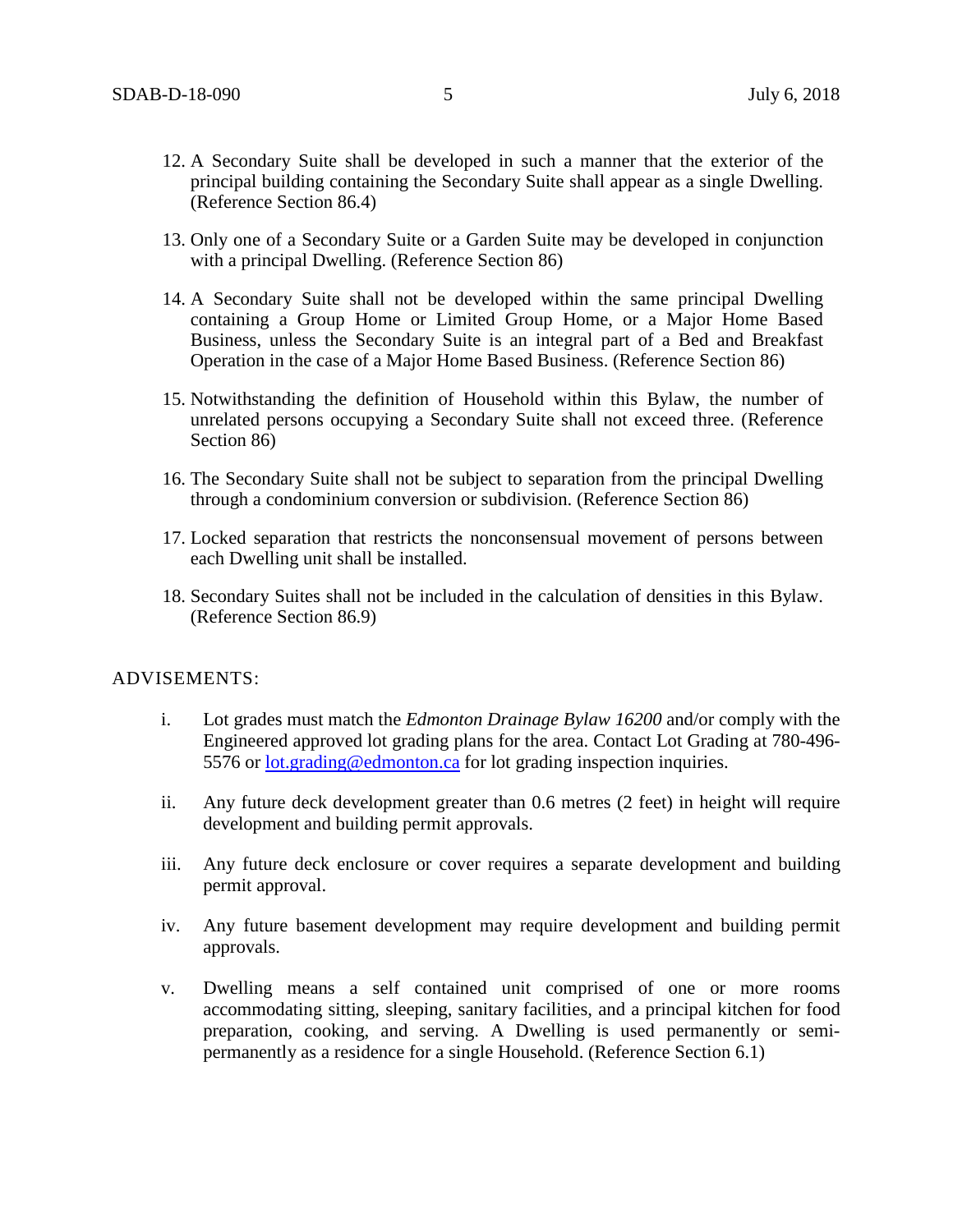### SDAB-D-18-090 6 July 6, 2018

vi. Household means: one or more persons related by blood, adoption, foster care, marriage relationship; or a maximum of three unrelated persons; all living together as a single social and economic housekeeping group and using cooking facilities shared in common. For the purposes of this definition, two people living together in an adult interdependence relationship shall be deemed to be in a

marriage relationship and each of the relatives of the parties to an adult interdependence relationship shall be considered to be related to the partners and to the other relatives thereof. One domestic worker or one boarder may be deemed the equivalent of a blood relative. (Reference Section 6.1)

- vii. An approved Development Permit means that the proposed development has been reviewed against the provisions of this bylaw. It does not remove obligations to conform with other legislation, bylaws or land title instruments including, but not limited to the *Municipal Government Act*, the *Safety Codes Act* or any caveats, restrictive covenants or easements that might be attached to the Site.
- viii. A Building Permit is required for any construction or change in use of a building. Please contact the 311 Call Centre for further information.
- [24] In granting the development, the following variances to the *Edmonton Zoning Bylaw* are allowed:
	- 1. The maximum allowable building Height of 8.9 metres as per Section 814.3(5) is varied to allow an excess of 0.8 metres, thereby increasing the maximum allowed Height to 9.7 metres.

## **Reasons for Decision**

- [25] Single Detached Housing is a Discretionary Use in the RF6 Medium Density Multiple Family Zone.
- [26] The Board grants the variance to Height based on following:
	- a) The RF6 Medium Density Multiple Family Zone as well as the Medium Scale Residential Infill Overlay allows for even greater heights for other types of developments than the proposed Height of 9.7 metres.
	- b) The Board was presented with photographs of structures on the blockface, across the street and in close proximity to the existing dwelling that exceed the proposed height for this development.
	- c) The Board received one letter of support for the Height variance.
	- d) The City, by way of its attendance and presentation, indicated to the Board that they had no objections to this variance.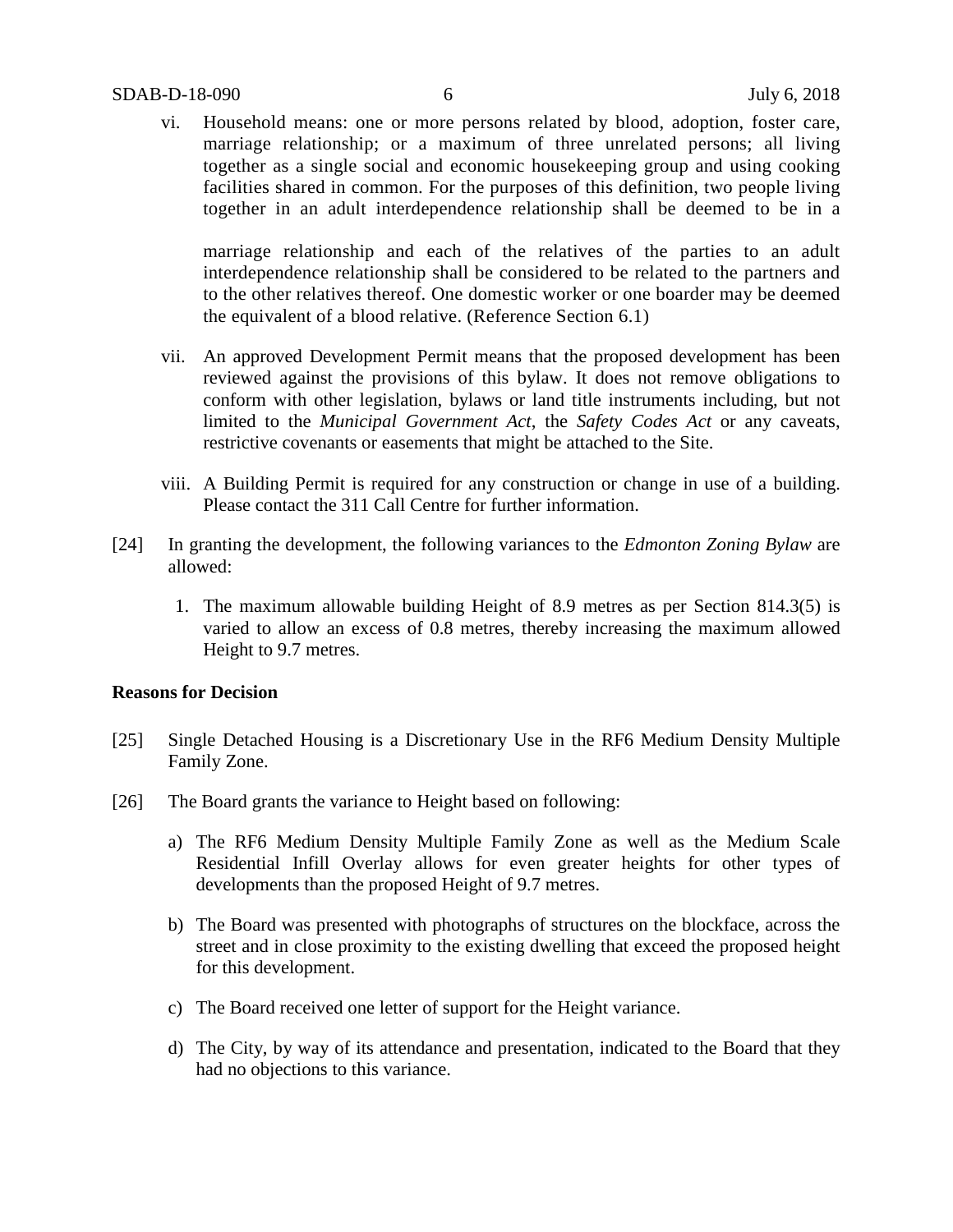- e) The Board acknowledges receipt of a letter from the Garneau Community League but upon review the Board agrees with the position of the Appellant that it had more to do with the jurisdiction of the Development Officer rather than the development itself.
- f) The Board was provided with no planning reasons that supported any kind of material impact on the neighbourhood.
- [27] Based on the above the Board finds that the proposed development will not unduly interfere with the amenities of the neighbourhood nor materially interfere with or affect the use, enjoyment or value of neighbouring parcels of land.

Mr. V. Laberge, Presiding Officer Subdivision and Development Appeal Board

Board Members in Attendance: Ms. P. Jones; Ms. L. Gibson; Ms. M. McCallum; Ms. E. Solez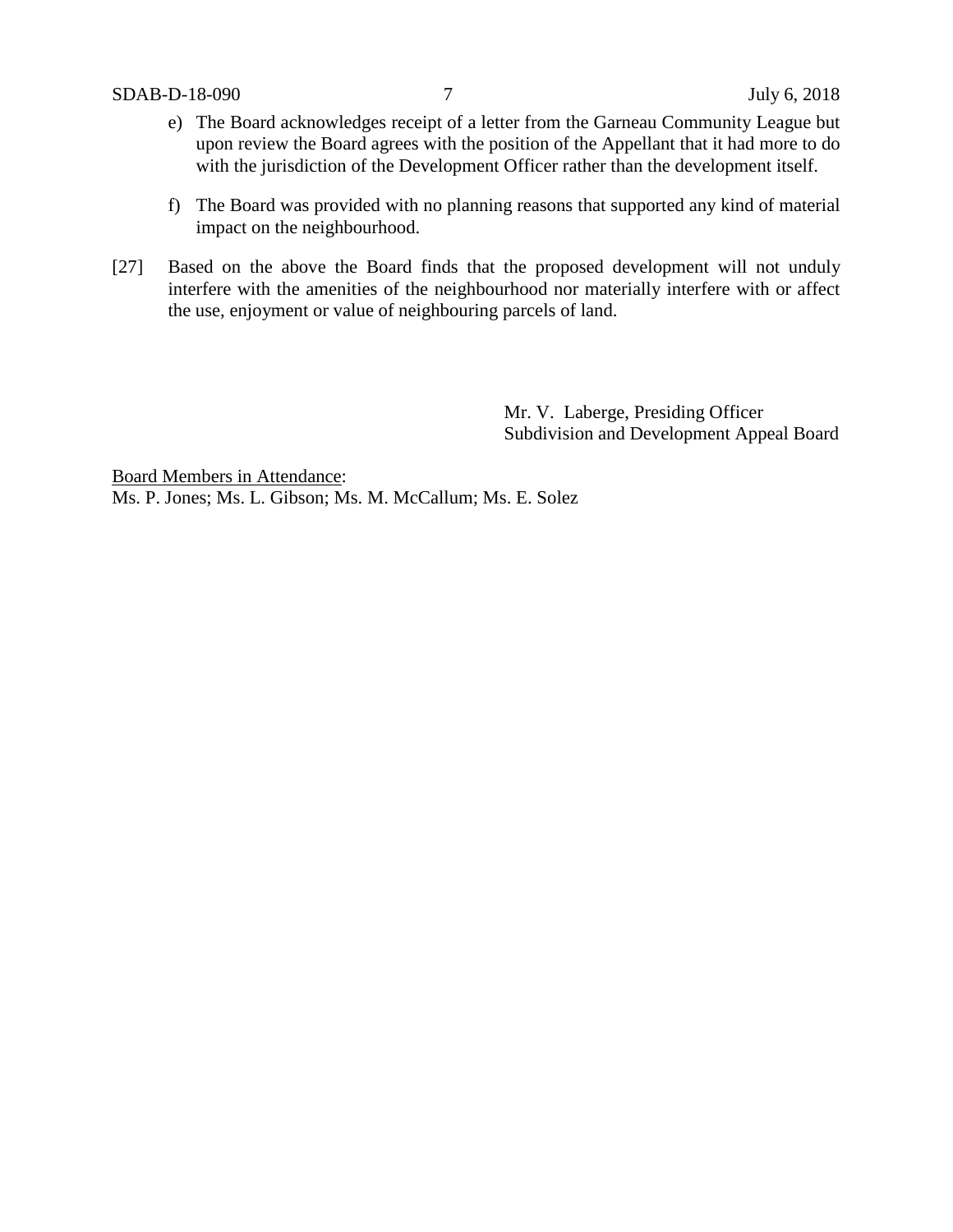## **Important Information for the Applicant/Appellant**

- 1. This is not a Building Permit. A Building Permit must be obtained separately from Development & Zoning Services, located on the 2nd Floor, Edmonton Tower, 10111 – 104 Avenue NW, Edmonton, AB T5J 0J4.
- 2. Obtaining a Development Permit does not relieve you from complying with:
	- a) the requirements of the *Edmonton Zoning Bylaw*, insofar as those requirements have not been relaxed or varied by a decision of the Subdivision and Development Appeal Board,
	- b) the requirements of the *Alberta Safety Codes Act*,
	- c) the *Alberta Regulation 204/207 – Safety Codes Act – Permit Regulation*,
	- d) the requirements of any other appropriate federal, provincial or municipal legislation,
	- e) the conditions of any caveat, covenant, easement or other instrument affecting a building or land.
- 3. When an application for a Development Permit has been approved by the Subdivision and Development Appeal Board, it shall not be valid unless and until any conditions of approval, save those of a continuing nature, have been fulfilled.
- 4. A Development Permit will expire in accordance to the provisions of Section 22 of the *Edmonton Zoning Bylaw, Bylaw 12800*, as amended.
- 5. This decision may be appealed to the Alberta Court of Appeal on a question of law or jurisdiction under Section 688 of the *Municipal Government Act*, RSA 2000, c M-26. If the Subdivision and Development Appeal Board is served with notice of an application for leave to appeal its decision, such notice shall operate to suspend the Development Permit.
- 6. When a decision on a Development Permit application has been rendered by the Subdivision and Development Appeal Board, the enforcement of that decision is carried out by Development & Zoning Services, located on the 2nd Floor, Edmonton Tower, 10111 – 104 Avenue NW, Edmonton, AB T5J 0J4.

*NOTE: The City of Edmonton does not conduct independent environmental checks of land within the City. If you are concerned about the stability of this property for any purpose, you should conduct your own tests and reviews. The City of Edmonton, when issuing a development permit, makes no representations and offers no warranties as to the suitability of the property for any purpose or as to the presence or absence of any environmental contaminants on the property.*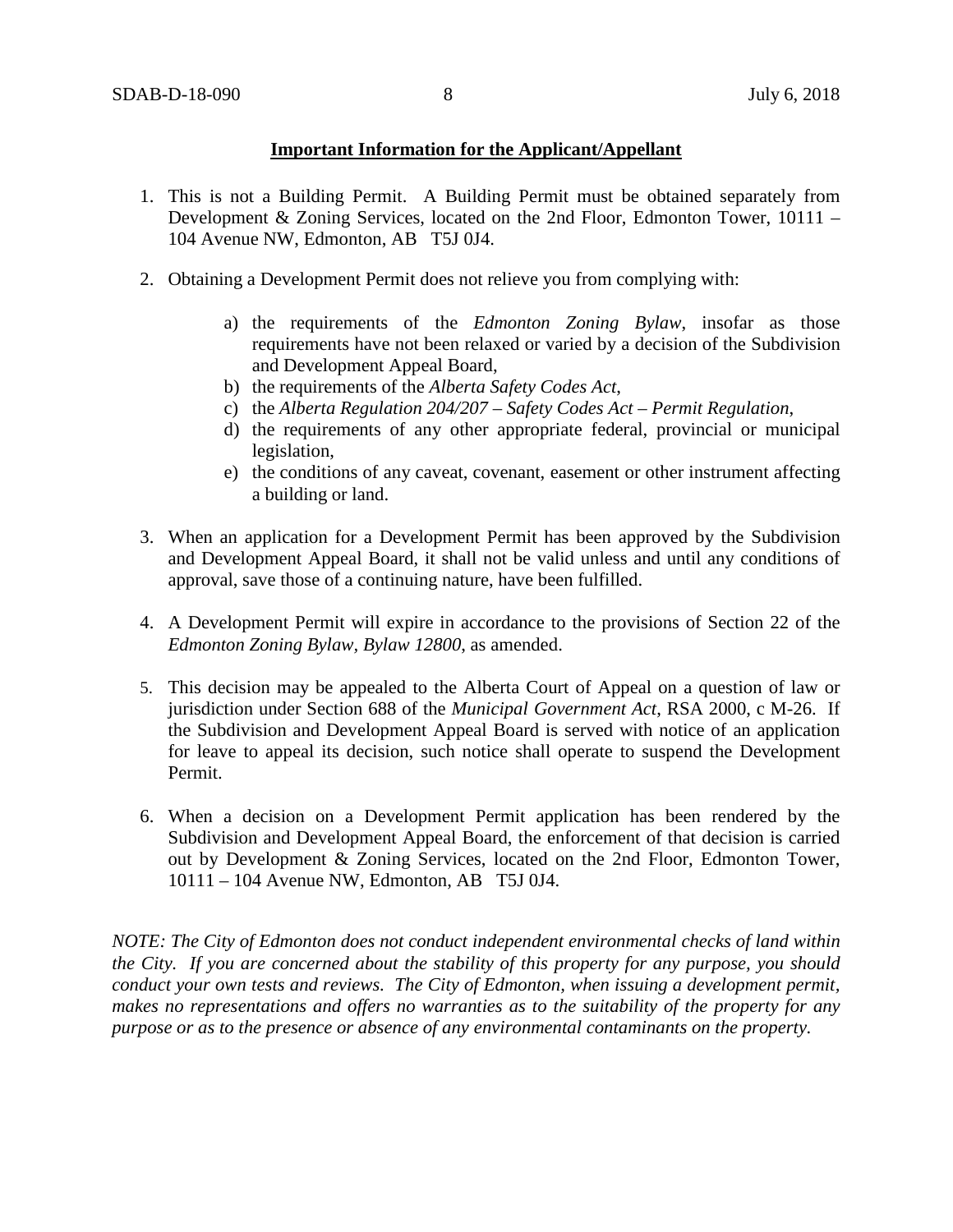

Date: July 6, 2018 Project Number: 277937618-001 File Number: SDAB-D-18-091

# **Notice of Decision**

[1] On June 21, 2018, the Subdivision and Development Appeal Board (the "Board") heard an appeal that was filed on **May 24, 2018**. The appeal concerned the decision of the Development Authority, issued on April 26, 2018, to approve the following development:

# **To change the Use from Personal Service Shop to Restaurant (63.03 square metres Public Space) and to construct interior alterations (Pizza Restaurant).**

- [2] The subject property is on Condo Common Area (Plan 1721728), located at 1803C 91 Street SW, within the (EIB) Ellerslie Industrial Business Zone. The Ellerslie Industrial Special Area, the Ellerslie Industrial Area Structure Plan and the Summerside Neighbourhood Structure Plan apply to the subject property.
- [3] The following documents were received prior to the hearing and form part of the record:
	- A copy of the Development Permit application with attachments, proposed plans, and the approved Development Permit;
	- The Development Officer's written submission and revised written submission;
	- The Appellant's appeal submission and supporting documents; and
	- An e-mail in opposition from an affected condominium owner.

# **Preliminary Matters**

- [4] At the outset of the appeal hearing, the Presiding Officer confirmed with the parties in attendance that there was no opposition to the composition of the panel.
- [5] The Presiding Officer outlined how the hearing would be conducted, including the order of appearance of parties, and no opposition was noted.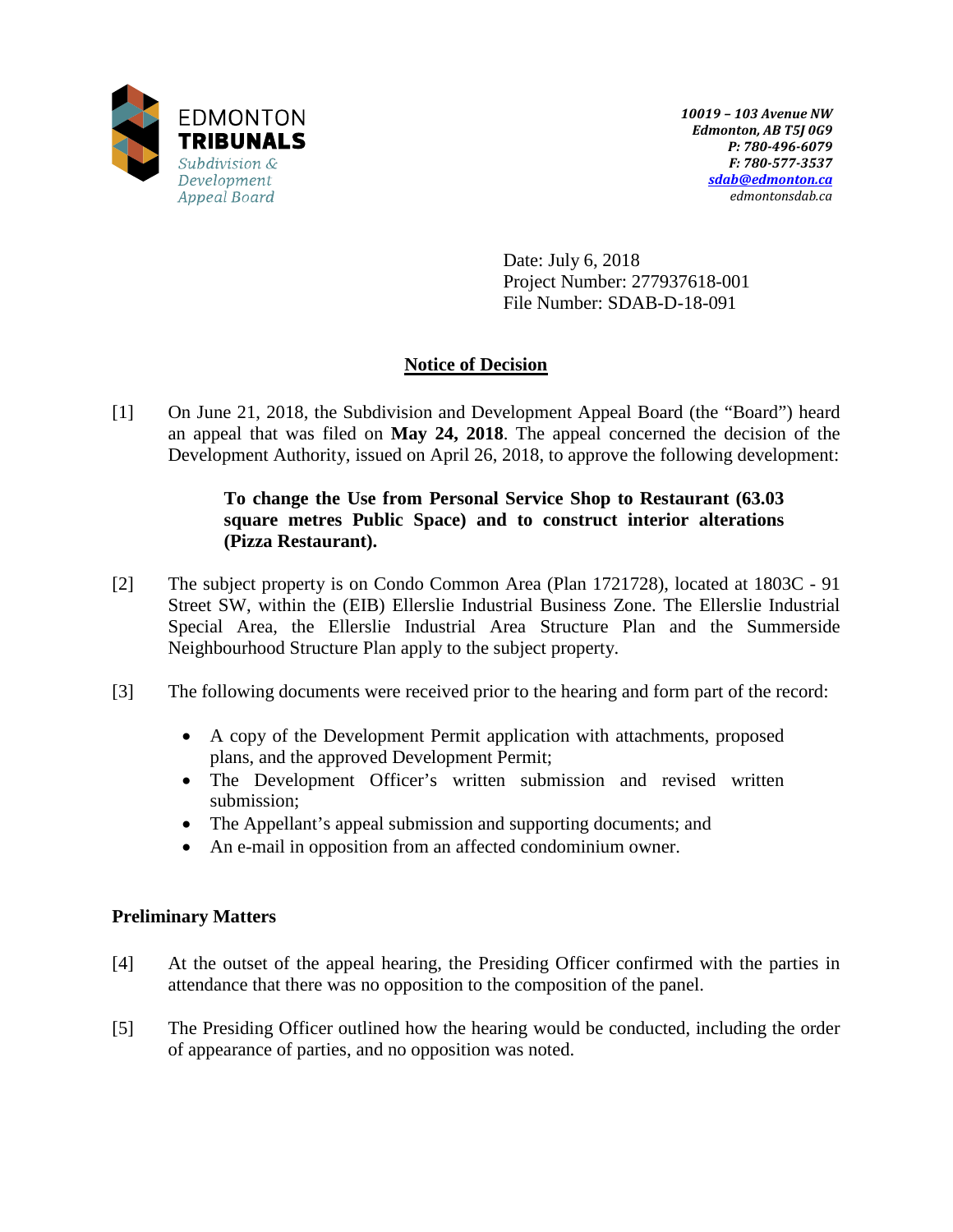[6] The appeal was filed on time, in accordance with Section 686 of the *Municipal Government Act*, RSA 2000, c M-26.

#### **Summary of Hearing**

- *i) Position of the Appellant, Mr. R. Tucker of Stone Tucker Instruments Inc.*
- [7] Mr. Tucker is a small business owner in the subject site. His business does not require customer parking but he is concerned that a deficiency in parking will devalue the investments of all condominium owners in general.
- [8] The subject site has 24 business units and 81 parking spaces which provides approximately three spaces per company. There is not enough parking to support the staff of 24 businesses plus customers. An existing dental office currently uses up to ten spaces per day.
- [9] In Mr. Tucker's opinion, the proposed development would require at least three parking spaces for its staff and would require additional parking for customers.
- [10] In his opinion, the proposed location at the north end of the building would interfere with current customers and the delivery trucks that travel to the back of the building.
- [11] Restaurants should not be included in the current zoning and he is aware of another area three blocks away at Ellerslie Road where businesses have no parking due to restaurants.
- [12] Mr. Tucker provided the following responses to questions from the Board:
	- a) The majority of the business units between his location and the proposed development are either occupied or will be in the very near future. Mr. Tucker reviewed the current businesses and each unit they occupy.
	- b) Mr. Tucker acknowledged that the proposed development would face west and the pizza business parking would be primarily on the west side. However, there are only ten parking spaces for four business units on the west side of the building.
	- c) Although the pizza establishment parking may not directly affect his business, Mr. Tucker reiterated that the overall amount of parking available should be considered with the total number of businesses.
	- d) A floor plan of the pizza establishment submitted to the condominium board four weeks ago shows seating for up to ten people and this does not match the floor plan approved by the Development Officer.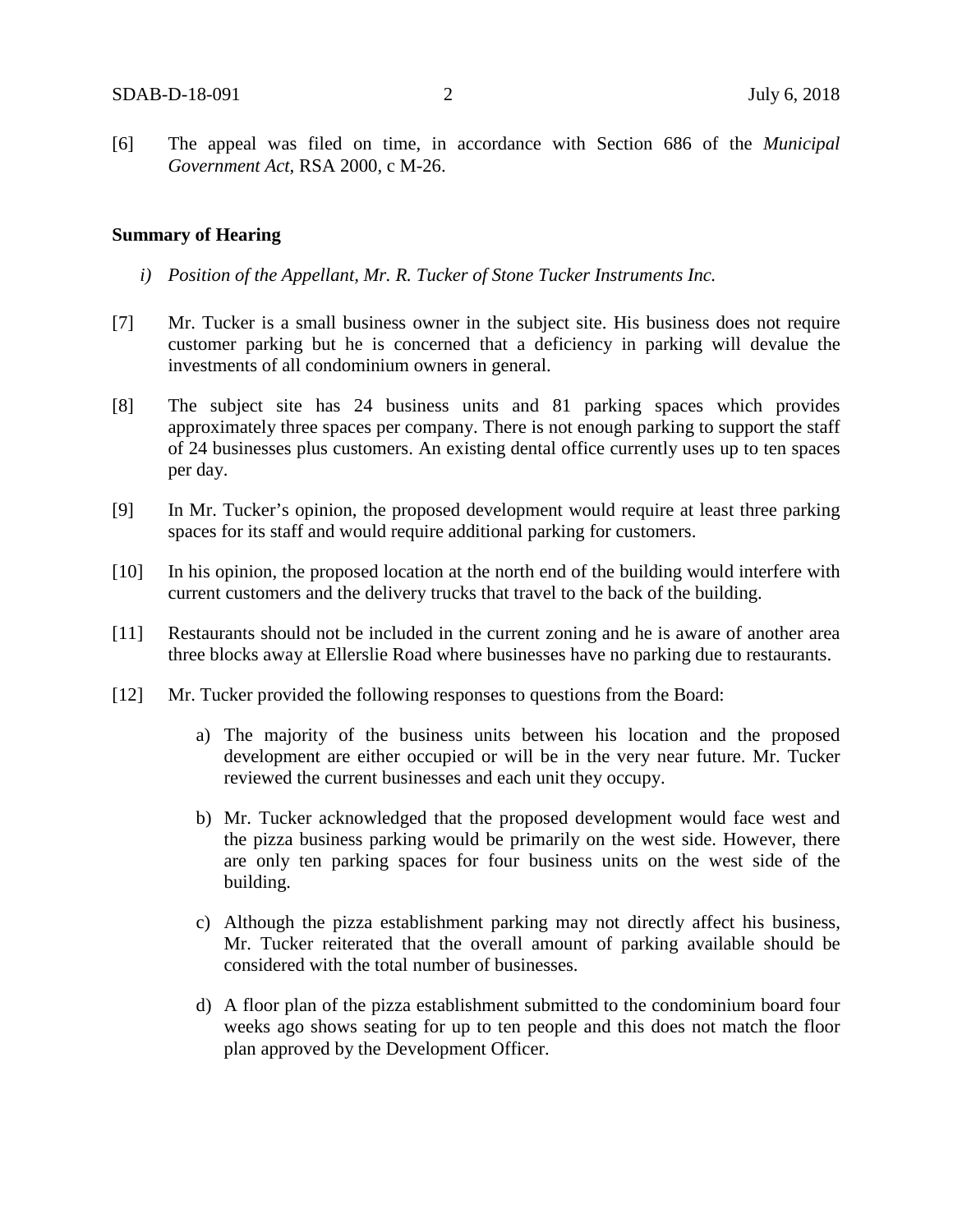- e) An overall total deficiency of two parking spaces will make a considerable difference as the overall parking deficiency has continued to compound. In Mr. Tucker's opinion, there is no room for additional parking deficiencies and he questioned when the parking variances would end. He acknowledged that parking issues will continue within two months as more businesses open in the vacant units.
- f) None of the parking spaces are designated to a particular business.
- g) Mr. Tucker indicated that other restaurants within the Ellerslie area are not located in buildings that have high bay loading doors in the back and those restaurants do not have to contend with the maneuvering of large delivery trucks.
- *ii) Position of Affected Property Owners in Support of the Appellant*
- [13] Ms. V. Kujundzic and Mr. V. Mattia appeared to represent Vicky's Homes who are affected condominium owners within the subject building.
- [14] There are inconsistencies in the development application processes followed by the various Development Officers. When Vicky's Homes applied for their development permit they had to provide a parking impact study. They require a fraction of the parking that a restaurant would require and are currently still waiting for their approved permit. Granting a variance for two more parking spaces for the restaurant is not acceptable in their view.
	- *iii) Position of the Development Officer, Ms. J. Kim*
- [15] The Development Authority provided a written submission and did not attend the hearing.
	- *iv) Position of the Respondent, Mr. G. Vidhu*
- [16] Mr. Vidhu was accompanied by his Agent, Mr. M. Ghalayeni as well as his brother, Mr. V. Kumar.
- [17] They plan on opening a pizza restaurant that is just over 1,000 square feet. 90 percent of their business will be take-out/delivery and there will be a seating capacity for 8 to 10 patrons at the most. They purchased \$150,000 worth of equipment upon receiving their approved development permit.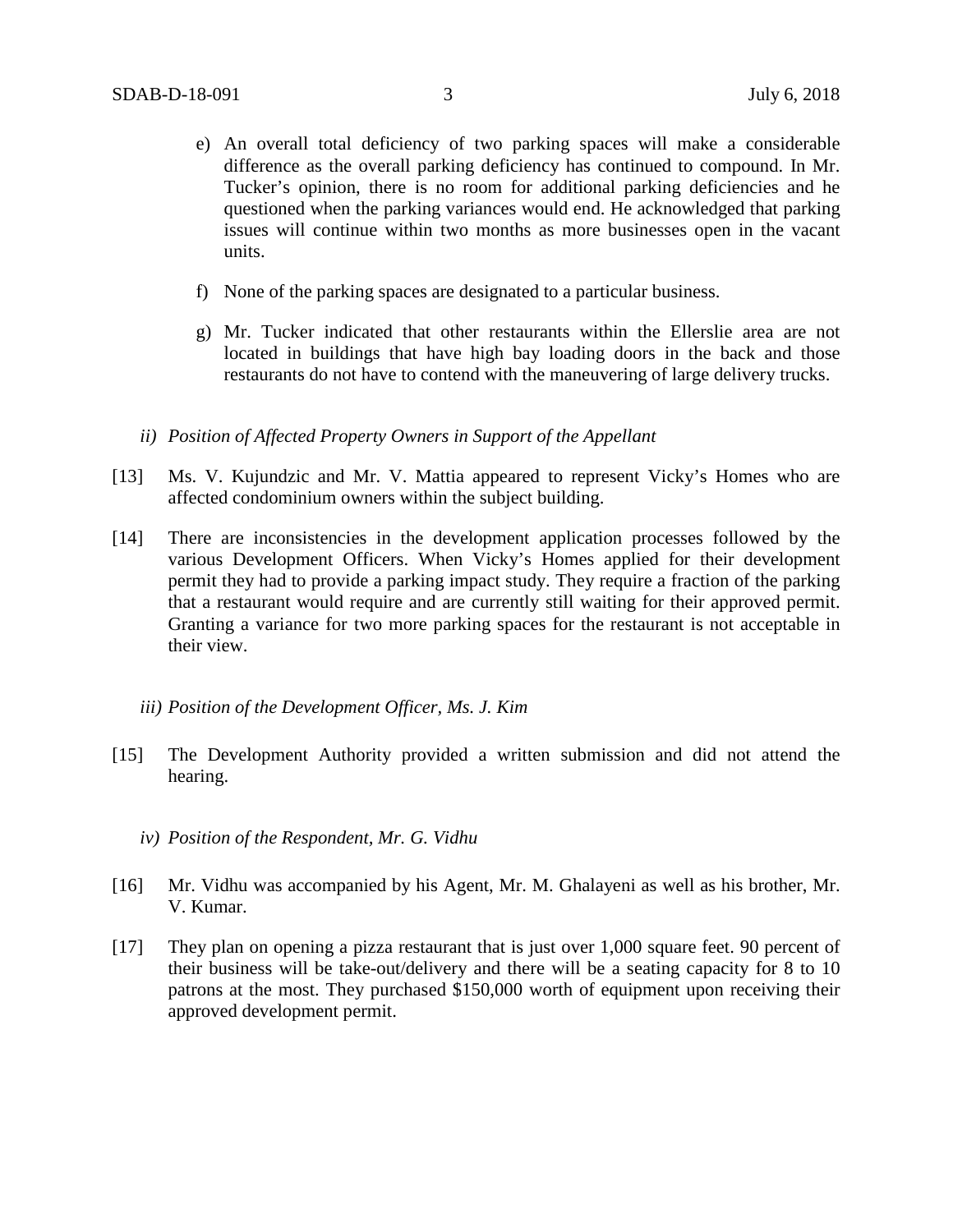- [18] They are not a franchise and will not require a large delivery truck or use on-line food couriers. They will employ one driver in addition to two restaurant employees. The restaurant will not open until later in the afternoon and most of the business will be in the evening.
- [19] The Respondents provided the following responses to questions from the Board:
	- a) The stamped approved floor plan area of approximately 700 square feet with a small waiting area and no dining area is the correct floor layout for this location.
	- b) The floor layout diagram submitted by the Appellant with a floor area of approximately 1,000 square feet with seating for 10 patrons was incorrectly provided to the condominium board by their contractor. This layout is for one of the other five locations they plan on opening.
	- c) While staff will arrive at 11:00 a.m. to prepare food the the public hours will be between 2:00 p.m. and 3:00 a.m. The delivery driver will be working mainly in the evening.
	- *vi) Rebuttal of the Appellant, Mr. R. Tucker*
- [20] Mr. Tucker indicated that the pizza establishment's on-line site advertises that their business will be open at 11:00 a.m. In his opinion, there are not many pizza establishments that do not open until later in the afternoon.
- [21] The condominium board received the floor plan showing seating for 10 people on May 4, 2018. In Mr. Tucker's opinion, either floor plan proposal will affect the parking situation. In his opinion, four patrons waiting for pizza and two staff members could potentially occupy six parking spaces.
- [22] There are businesses in the subject building that do not start operating hours until after 4:00 p.m. The pizza establishment is not the only business open in the evening.

#### **Decision**

[23] The appeal is **ALLOWED** and the decision of the Development Authority is **REVOKED**. The development is **REFUSED**.

#### **Reasons for Decision**

[24] The proposed development, a Restaurant, is a Discretionary Use in the (EIB) Ellerslie Industrial Business Zone.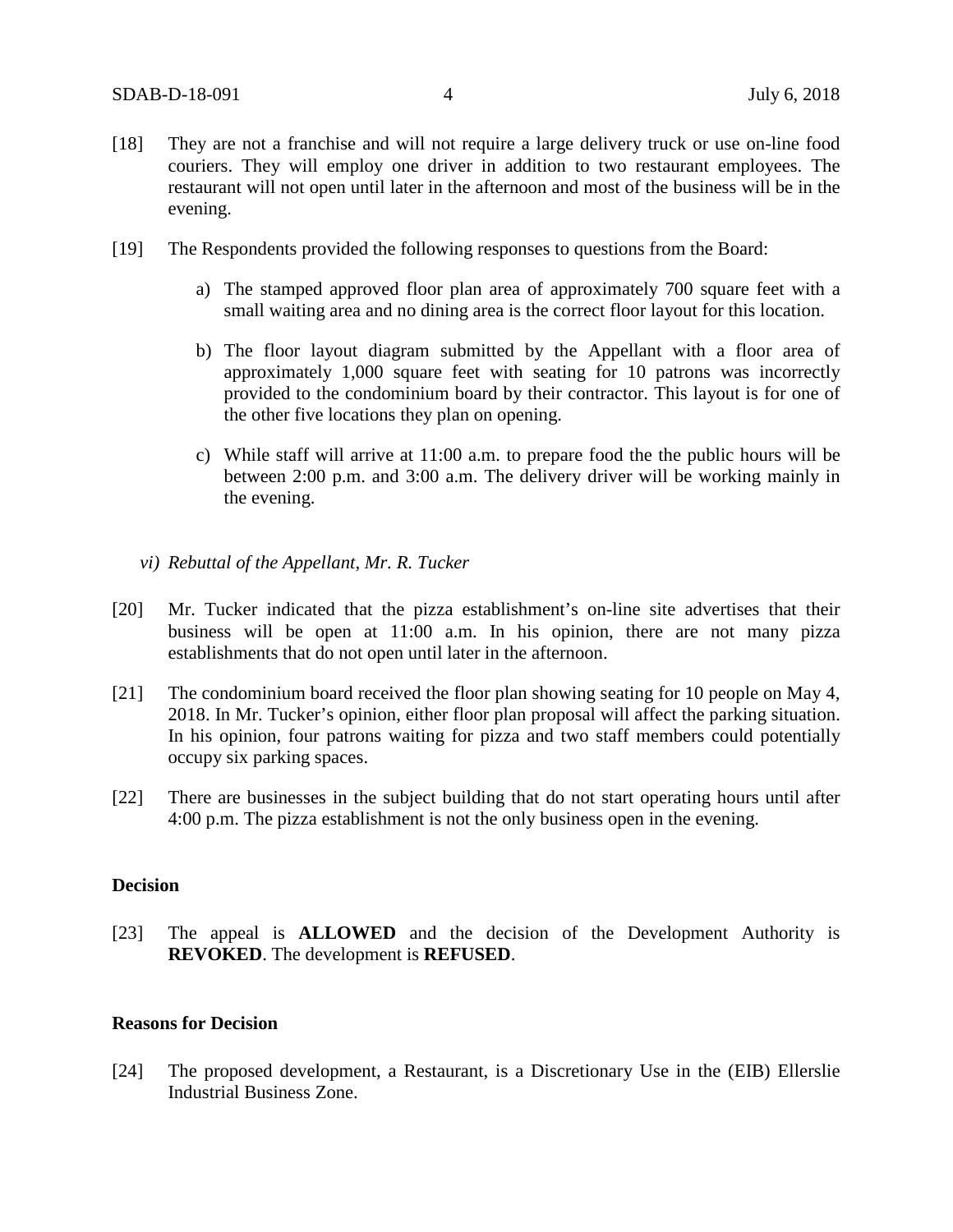[25] The Board, while reviewing this appeal, was compelled to review section  $930.4(5)(1)(a)$ of the Ellerslie Industrial Business Zone that states:

> Convenience Retail Stores, Child Care Services, Specialty Food Services, Restaurants, Bars and Neighbourhood Pubs, Nightclubs and Personal Service Shops shall be sited in accordance with the following:

- a. as part of an office or industrial project where such Discretionary Uses are intended to service and support the principal industrial or office Use.
- [26] The Board in analyzing this regulation has concluded that this particular location is part of an office / industrial project and the proposed development meets the first part of the regulation as it is *part of an office or industrial project*.

The Board considered the second part of the regulation that *such Discretionary Uses are intended to service and support the principal industrial or office Use.* The Board concludes that the proposed Restaurant does not meet this intent for the following reasons:

- 1. The presentation of the Respondent indicated that their hours of operation are open to the public from 2:00 P.M. to 3:00 A.M. each day. Based on the site development plan and the evidence provided regarding the Uses occupying the subject building and given that the current majority of the existing office and industrial Uses would not operate during the late evening and early morning hours the Board finds that the proposed Restaurant does not intend to service and support the principal industrial or office Use.
- 2. The Respondent stated that take-out/delivery would account for 90 percent of business operations. Given this significant component of the business operations, the Board finds that this Restaurant's services are in excess of what would service and support this industrial and office project.
- 3. Further, the Respondent indicated that proposed Restaurant would require two staff and one delivery driver. The Respondent indicated that food would be delivered to businesses and residents outside of the subject Site.
- 4. Based on the above, the Board finds that this Discretionary development is not reasonably compatible with surrounding development.
- [27] The Board submits that because the proposed development is not reasonably compatible with the surrounding development, the Board did not consider the parking variance. Further, the Board notes that there was no determination about how the Development Officer arrived at a total minimum requirement of 105 on-site parking spaces as there was no parking calculation table or a detailed history of previous development approvals.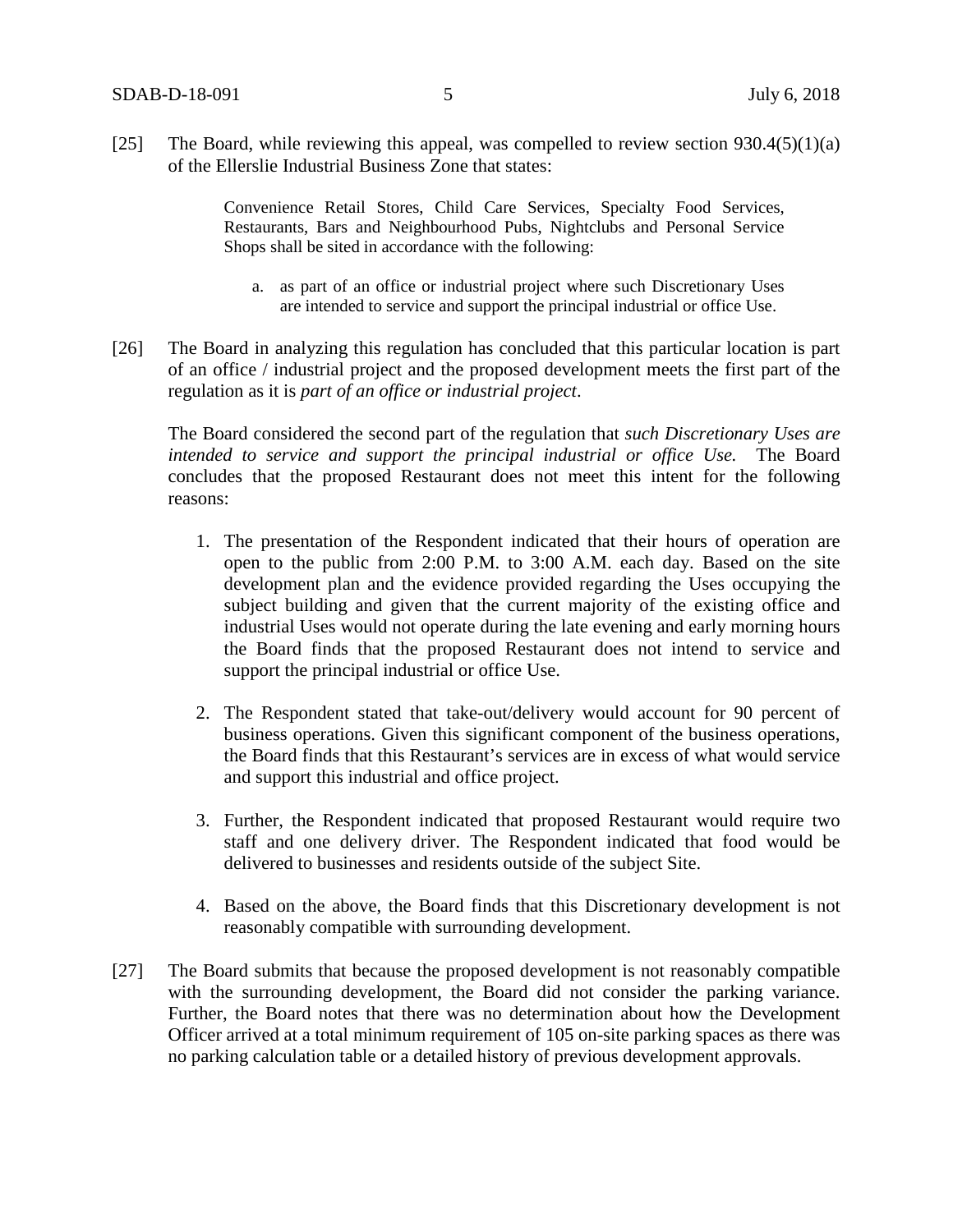[28] Therefore, based on this particular application, the Board finds that this proposed development is not reasonably compatible as a Discretionary Use and specifically does not meet the intent of the (EIB) Ellerslie Industrial Business Zone.

> Mr. V. Laberge, Presiding Officer Subdivision and Development Appeal Board

Board Members in Attendance: Ms. P. Jones; Ms. L. Gibson; Ms. M. McCallum; Ms. E. Solez